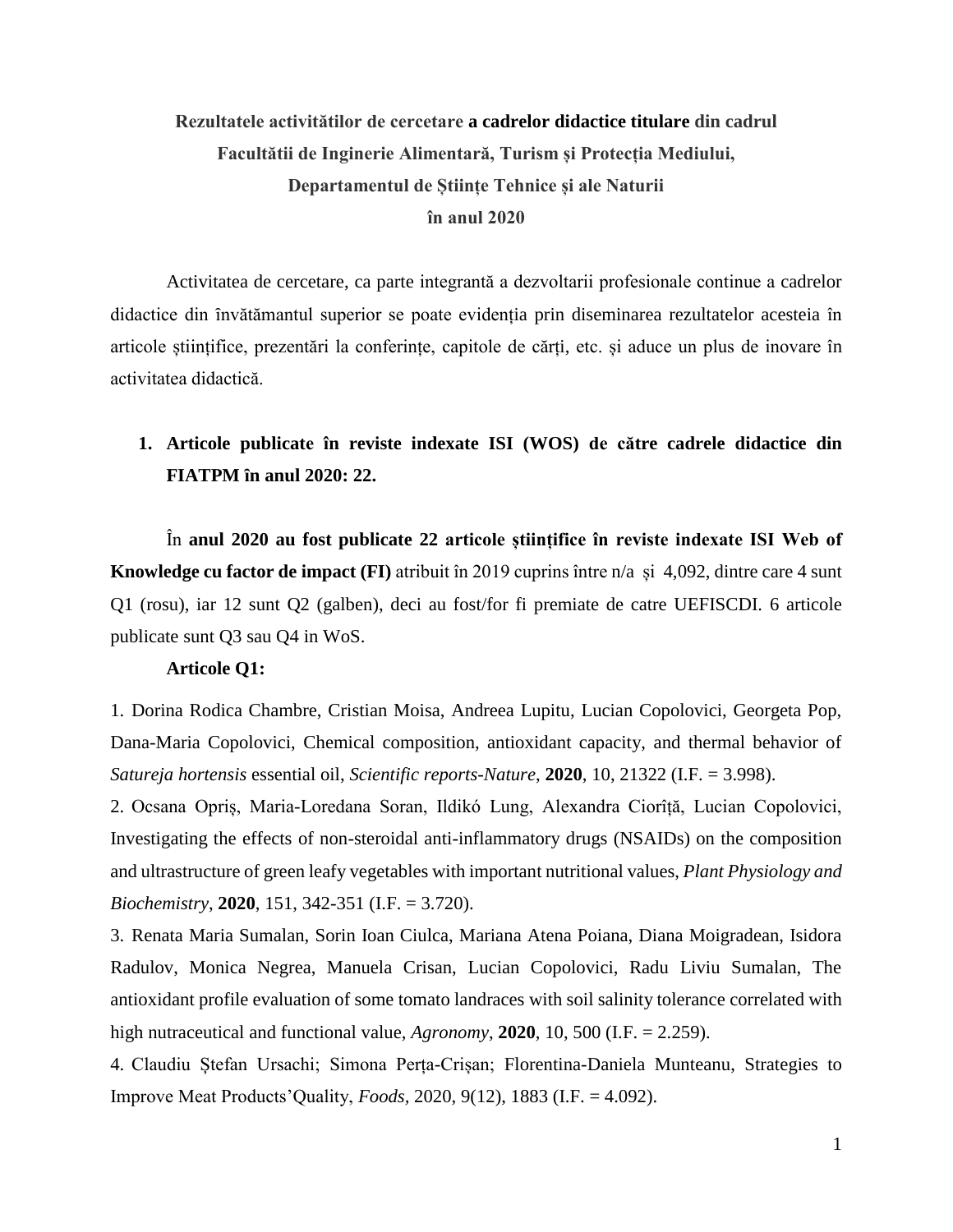#### **Articole Q2:**

5. Adina Stegarescu, Ildiko Lung, Cristian Leoștean, Irina Kacso, Ocsana Opriș, Mihaela Diana Lazăr, **Lucian Copolovici**, Simona Guțoiu, Manuela Stan, Adriana Popa, Ovidiu Pană, Alin Sebastian Porav, Maria-Loredana Soran, Characterization and test of MnO<sub>2</sub> nanoparticles as catalyst in biofuel production from grape residue and seeds oil, *Waste Biomass Valorization*, **2020**  $(I.F. = 2.851).$ 

6. Cristina-Ramona Metzner Ungureanu, Andreea Ioana Lupitu, Cristian Moisa, Adrian Rivis, **Lucian Copolovici**, Mariana-Atena Poiana, Investigation on high-value bioactive compounds and antioxidant properties of blackberries and their fractions obtained by home-scale juice processing, *Sustainability*, **2020**, 12, 5681 (I.F. = 2.576).

7. Adriana Criste, **Lucian Copolovici**, Dana Copolovici, Melinda Kovacs, Robert H. Madden, Nicolae Corcionivoschi, Ozan Gundogdu, Mihaela Berchez, Adriana Cristina Urcan, Determination of changes in the microbial and chemical composition of Taga cheese during maturation, *Plos One*, **2020**, 15(12), e0242824 (I.F. = 2.740)

8. Cojocariu Roxana – Oana, Ioana-Miruna Balmuș, Radu Lefter, Luminita Hritcu, Daniela Ababei, Alin Ciobica, Simona Copaci, Silvia Elena Lavinia Mot, **Lucian Octav Copolovici**, Dana-Maria Copolovici, Stefana Jurcoane, Camelina sativa Methanolic and Ethanolic Extract Potential in Alleviating Oxidative Stress, Memory Deficits, and Affective Impairments in Stress Exposure-Based Irritable Bowel Syndrome Mouse Models, *Oxidative Medicine and Cellular Longevity*, **2020**, 9510305 (I.F. = 5.076).

9. Ion, Sabina Gabriela; Brudiu, Teodor; Hanganu, Anamaria; Munteanu, Florentina; Enache, Madalin; Maria, Gabriel-Mihai; Tudorache, Madalina; Parvulescu, Vasile, Biocatalytic Strategy for Grafting Natural Lignin with Aniline, *Molecules*, 25(21), 4921 (I.F. = 3.267).

10. Sarbu M, Raab S, Henderson L, Fabris D, Vukelić Ž, Clemmer DE, A.D. Zamfir, Cerebrospinal fluid: profiling and fragmentation of gangliosides by ion mobility mass spectrometry, *Biochimie* 2020, 170, 36-48 (I.F. = 3.413).

11. M.Sarbu, DE. Clemmer, A. D. Zamfir, Ion mobility mass spectrometry of human melanoma gangliosides, *Biochimie* 2020, 177, 226-237 (I.F. = 3.413).

12. R. Ica, A. Simulescu, M. Sarbu, C.V.A. Munteanu, Ž. Vukelić, A. D. Zamfir, High resolution screening and fragmentation analysis using Orbitrap mass spectrometry provide novel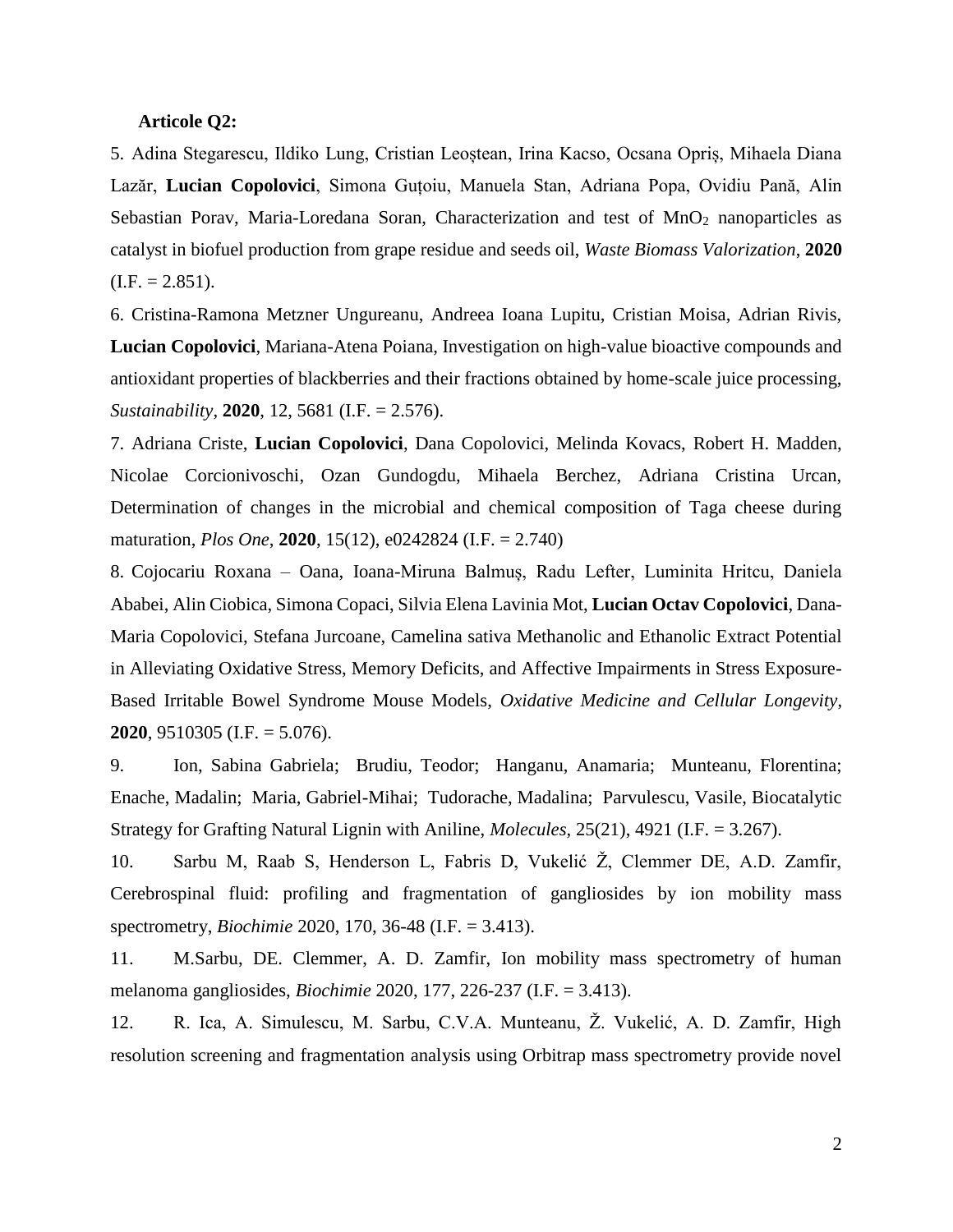insights into the ganglioside pattern of human brain cavernous hemangioma, *Anal. Biochem*. 2020 Nov 15;609:113976 (I.F. = 2.877).

13. Sarbu M, Ica R, Zamfir AD. Developments and applications of separation and microfluidics methods coupled to electrospray mass spectrometry in glycomics of nervous system gangliosides. *Electrophoresis*. 2020 Dec 12. doi: 10.1002/elps.202000236.

14. R. Ica, A.Petrut, C. V. Munteanu, M.Sarbu, Z. Vukelic, L.Petrica, A. D. Zamfir, Orbitrap mass spectrometry for monitoring the ganglioside pattern in human cerebellum development and aging, J. Mass. Spectrom. 5, 55, 2020 (I.F. = 1.671).

15. Golea-Secara A, Munteanu C, Sarbu M, Velciov S, Vlad A, Bob F, Gadalean F, Gluhovschi C, Milas O, Simulescu A, Mogos-Stefan M, Patruica M, Petrica L, A.D. Zamfir, Urinary proteins detected using modern proteomics intervene in early type 2 diabetic kidney disease - a pilot study. Biomark Med. 2020, 14,1521-1536 (IF = 2.479).

16. Oana Brînzan , Marian Dragoi, Dalia Bociort , EugeniaTigan, Nicoleta Mateoc-Sîrb, Monica Lungu, A Market-Based Economic Instrument to Better Use Water in Agriculture, *Sustainability* 2020, 12(4),1473 (I.F. = 2.576).

#### **Articole Q3 and Q4:**

17. Roxana Cojocariu, Ioana Balmus, Radu Lefter, Luminita Hritcu, Dana Ababei, Alin Ciobica, Simona Copaci, **Lucian Copolovici**, Dana Copolovici, Stefana Jurcoane, Beneficial effects of *Camelina sativa* oil on behavioural (memory, anxiety, depression and social-related) manifestations and oxidative stress parameters in a mice model of irritable bowel syndrome, *Romanian Biotechnology Letter*, **2020**, 25(3), 1532 (I.F. = 0.774).

18. Ionel Popescu-Mitroi, Dana Gina Radu, Claudia Mureşan, Andreea Lupitu, Dana Copolovici and **Lucian Copolovici**, Monitoring the content of biogenic amines in red wines subjected to malolactic fermentation, *Bulgarian Journal of Agricultural Science*, **2020**, 26, 1076– 1082 (I.F.  $= n/a$ ).

19. Srinivasu, P. Naga, Rao, T. Srinivasa, Dicu, Anca M., Mnerie, Corina Anca , Olariu, Iustin, A comparative review of optimisation techniques in segmentation of brain MR images, *Journal Of Intelligent & Fuzzy Systems*, **2020**, 38(5) 6031-6043 (I.F. = 1.851)

20. Gavrilas, Simona; Ursachi, Claudiu-Stefan; Dochia, Mihaela; Perta-Crisan, Simona; Munteanu, Florentina-Daniela, The Influence Of Different Vacuum Impregnation Solutions On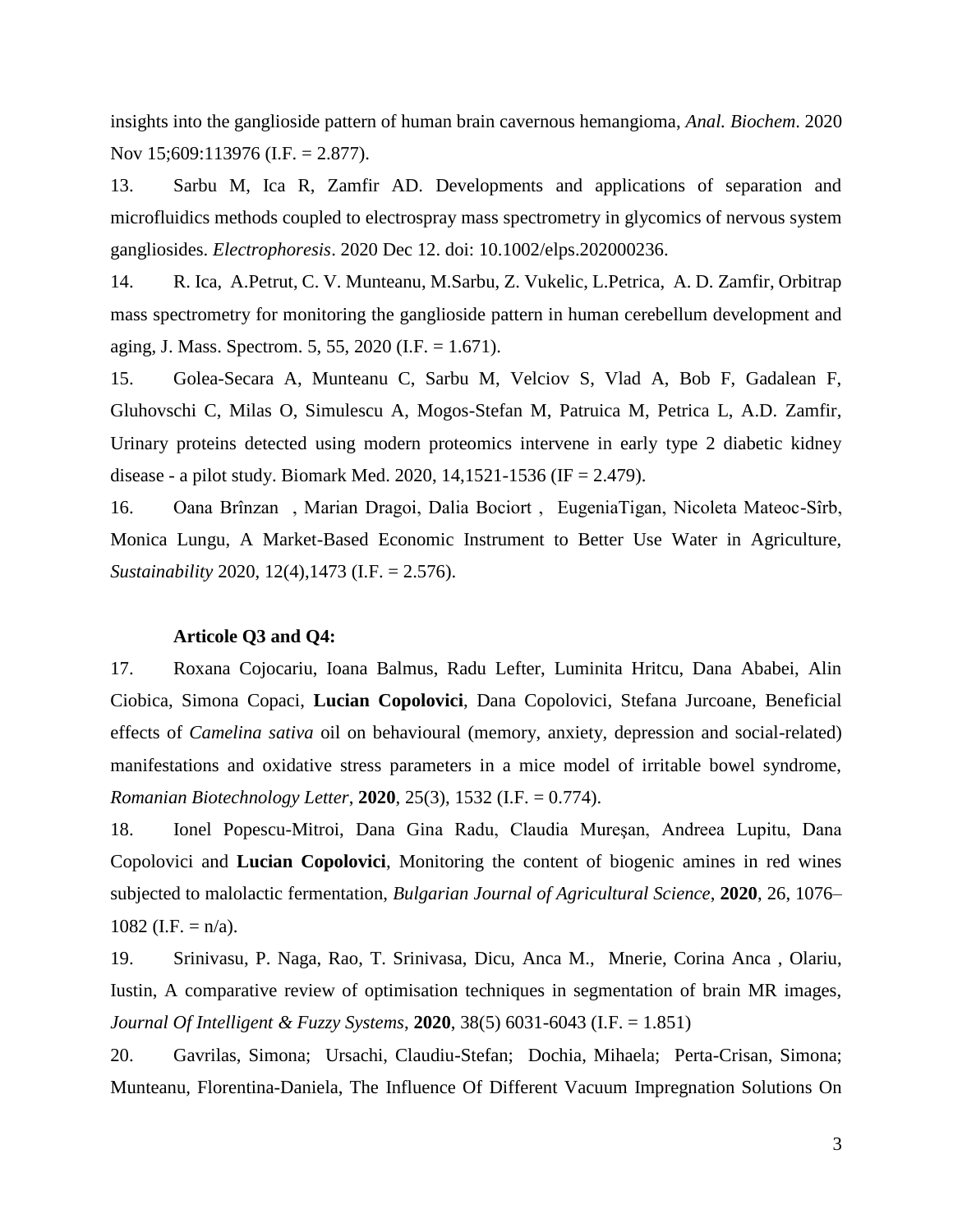The Colour Of Fresh-Cut Apple Slices, *Scientific Study and Research: Chemistry and Chemical Engineering, Biotechnology, Food Industry,* **2020**, 21(4) 523-531 (F.I. = n/a).

21. Oana Brînzan, Marian Drăgoi, Ioan Calinovici, Eugenia Țigan, Codruța Teodora Suciu, Local Communities And Mureș Floodplain Natural Park Romania: A Common Fight Against Invasive Species, *Environmental Engineering and Management Journal,* **2020**, 19(3) 417-426 (F.I.  $= 1.186$ ).

22. Ciprian Nicolae Popa, Radiana Maria Tamba Berehoiu , Luminiţa Vişan, Vasilica Simion, Claudia Mureşan, Sergiu Erich Palcu, Romanian consacrated recipes in the milling and bakery industry, *Scientific Papers Series Management , Economic Engineering in Agriculture and Rural Development*, **2020**, 20(1) 417-424 (I.F. = n/a).

#### **Articole ISI Proceedings ȋn volumele unor conferințe internaționale, 2020: 8**.

1. Andreea Lidia Jurjescu, Oana Brînzan, Teodor Mateoc-Sîrb, **Eugenia Țigan**, Dora Orboi, Hunor Vass, Nicoleta Mateoc-Sîrb. *Supporting organic agriculture through the 2014-2020 nrdp, measure 11* **Review of Management & Economic Engineering**.*,* Vol. 19, Nr. 3(77), 2020 *,*pp 380- 388 **ISSN:** 1583-624X *,* **http://rmee.org/** 

2. Pangratie Alexandru Octavian, Mateoc Teodor, Csosz Ioan, Brînzan Oana, **Țigan Eugenia,** Mateoc-Sîrb Nicoleta *Study regarding the development degree of the western region* 

**LUCRĂRI ȘTIINȚIFICE MANAGEMENT AGRICOL,** SERIA I, VOL.22(2) 2020, pp.86- 93, ISSN 1453-1410,<http://www.lsma.ro/index.php/lsma/article/view/1835>

3. S. Hoara, R.-M. Beiu, and V. Beiu , Investigating Hammock Networks on IBM Q, SpringerNature, AISC 1243

4. V. Beiu, V.-F. Dragoi, and R.-M. Beiu , Why Reliability for Computing Needs Rethinking, Proc. IEEE International Conference on Rebooting Computing ICRC 2020, Journal of Environmental Protection and Ecology 21, No 6.

5. N. POP, R. M. BEIU, P. SVERA, C. MNERIE, G. HUTIU, V.-F. DUMA, THERMAL DEGRADATION OF PHOTOVOLTAIC PANELS: EVALUATIONS USING A RANGE OF TESTING METHODS,

6. Ciprian Nicolae POPA, Radiana Maria TAMBA BEREHOIU , Luminiţa VIŞAN, Vasilica SIMION, Claudia MUREŞAN, Sergiu Erich PALCUROMANIAN CONSACRATED RECIPES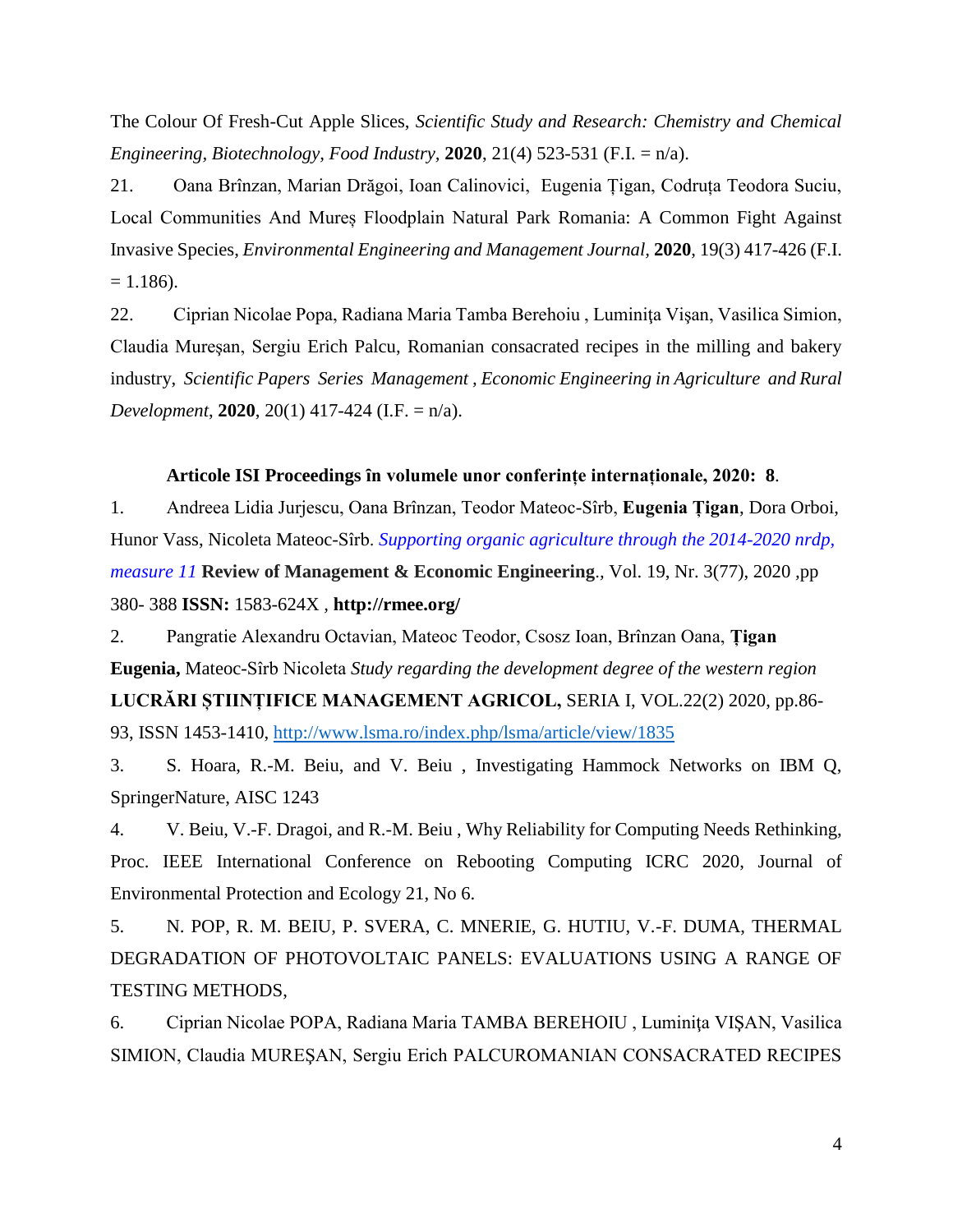IN THE MILLING AND BAKERY INDUSTRY, Scientific Papers Series Management , Economic Engineering in Agriculture and Rural Development, Vol.20, Issue 1, 2020.

7. Radu Dana, Fogorasi Magdalena, Teaching Web-Enhanced Courses for Food Safety and Textile Design Classes, Proceedings of The 16th International Scientific Conference eLearning and Software for Education, Bucharest, 30th April-1May, 2020, vol. 3, pp. 331-338

8. Dicu A.M., Balas M.M., Sîrghie C., Radu D., Mnerie C., Assessing the Quality of Bread by Fuzzy Weights of Sensory Attributes, In: Balas V., Jain L., Balas M., Shahbazova S. (eds) Soft Computing Applications. SOFA 2018. Advances in Intelligent Systems, https://link.springer.com/chapter/10.1007%2F978-3-030-51992-6\_32

## **Articole științifice publicate în volumele unor conferințe științifice internaționale cu ISBN / ISSN, A.II.01.f. –**

**1.** Dicu Anca , Ursachi Claudiu Ștefan, Tendințe nutriționale actuale în alimentația de protecție pentru copii, ASIGURAREA EGALITĂȚII DE ȘANSE PRIN MANAGEMENT EDUCAȚIONAL ȘI SERVICII DE ASISTENȚĂ PSIHOPEDAGOGICĂ ÎN CONTEXTUL DISTANȚĂRII SOCIALE, Ediția a III-a, 2020

## **Articole publicate în reviste indexate BDI de către cadrele didactice din FIATPM - 2020: 8.**

1. Rural tourism-defining aspects and the premises for the development. B Şonca, C Ioan, C Sabin Jr, N Mateoc-Sîrb;Lucrari Stiintifice, Universitatea de Stiinte Agricole Si Medicina Veterinara a Banatului, Timisoara, Seria I, Management Agricol 22 (1), 212-220, 2020 ISSN : 1453-1410 URL : http://lsma.ro/.../pdf

2. RURAL TOURIST NETWORK-A WAY TO ENCOURAGE THE DEVELOPMENT OF RURAL TOURISM; ŞONCA BOGDAN\* 1 , CSOSZ IOAN1 , CHIȘ S. SABIN Jr.2 , MATEOC-SÎRB NICOLETA; Journal article : Lucrari Stiintifice, Universitatea de Stiinte Agricole Si Medicina Veterinara a Banatului, Timisoara, Seria I, Management Agricol 2020 Vol.22 No.1 pp.220-227 ref.16; ISSN : 1453-1410 URL : http://lsma.ro/.../pdf

3. RURAL AREA - TYPOLOGY AND TRENDS.Source: Agricultural Management / Lucrari Stiintifice Seria I, Management Agricol . 2020, Vol. 22 Issue 2, p104-113. 10p.Author(s):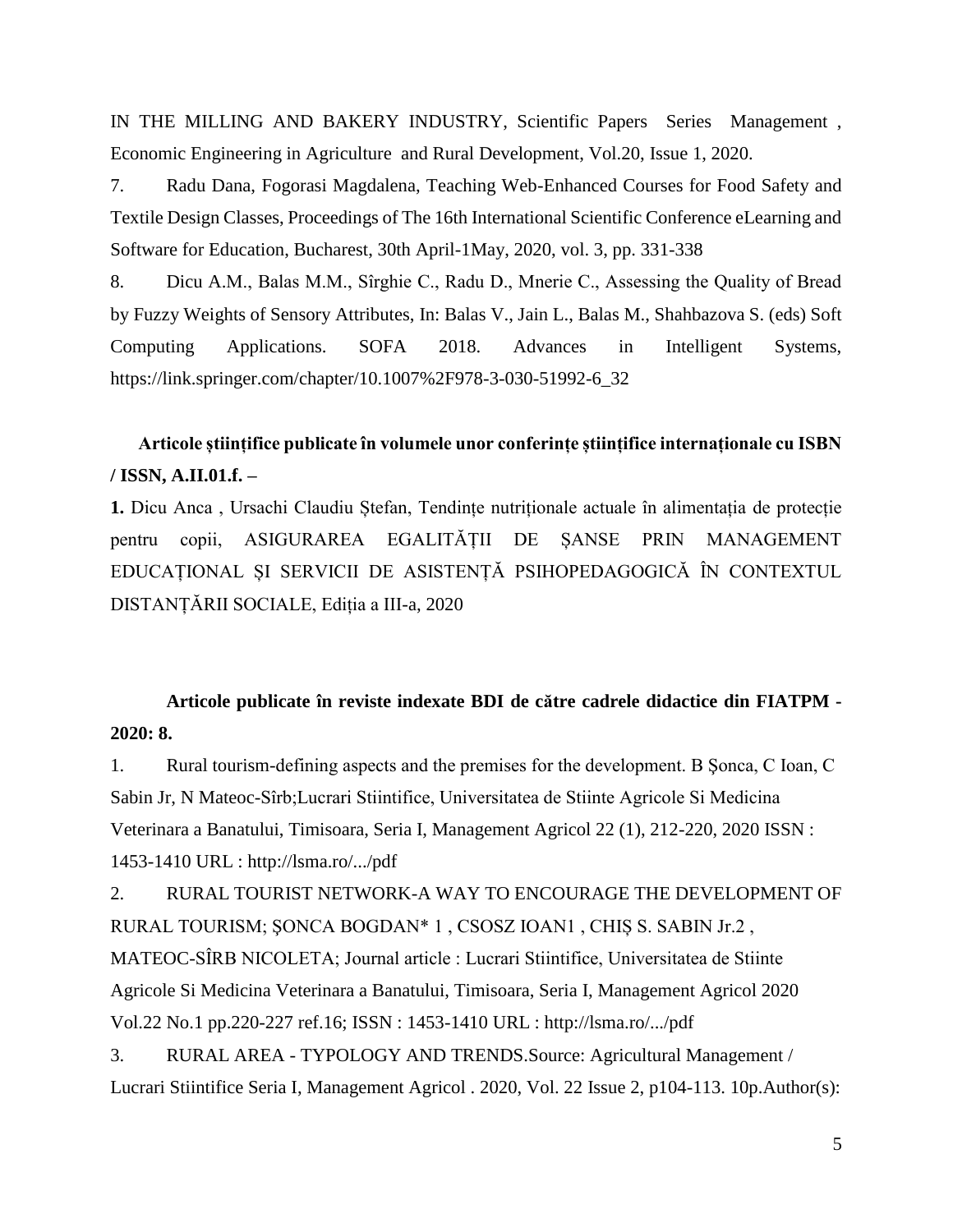# PLEŞCA, CLEOPATRA; CSOSZ, IOAN; SABIN Jr., CHIŞ S.; MATEOC-SÎRB, NICOLETAISSN : 1453-1410 URL : http://lsma.ro/.../1796

4. Rural labor force-features and situations.CLEOPATRA PLEŞCA, Ioan Csosz, CHIŞ SABIN Jr, NICOLETA MATEOC-SÎRB Agricultural Management/Lucrari Stiintifice Seria I, Management Agricol 22 (2), 2020 ISSN print 1453-1410 https://www.lsma.ro/index.php/lsma/article/view/1797/pdf\_1

5. Simona Cavalu, Simona Vicas, Traian Costea, Luminita Fritea, Dana Copolovici, Vasile Laslo, Preparation, Physico-chemical Characterization and Photocatalytic Properties of Se Doped TiO2Nanoparticles, Rev. Chim., 71(1), 22-20 (2020).13.Ocsana

6. Opris, Ildiko Lung, Maria L. Soran, Lucian Copolovici, Dana M. Copolovici, Maria C. Costa, Impact Assessment of Acetaminophen (paracetamol) on Phaseolus vulgarisL. and Triticum aestivumL. Plants, Rev. Chim., 71(3), 549-557 (2020).14.Mihaela Bogdan, Simona Bungau, Delia Mirela Tit,

7. Lucian Copolovici, Tapan Behl, Pavel Otrisal, Lotfi Aleya, Gabriela Cioca, Doina Berescu, Diana Uivarosan, Dana Maria Copolovici, Variations in the Chemical Composition of the Essential Oil of Lavandula angustifolia Mill., Moldoveanca 4 Romanian Variety, Rev. Chim., 71(4), 307-315 (2020).

8. Lucian Copolovici, Corina Popitanu, Dana Copolovici, Volatile organic compound emission and residual substances from plants in light of globally increasing CO2 level, Current Opinion in Environmental Science & Health, 19, 100216(2020).

### **3. Articole publicate în reviste recunoscute CNCS: -**

**4. Cărți publicate la edituri internaționale: -**

**5. Cărți de specialitate publicate în țară la edituri recunoscute CNCS (conform ultimei evaluări CNCS): -**

**6. Capitole de cărți publicate la edituri din străinătate indexate în baze de date specifice în anul 2019:**

**7. Capitole de cărți publicate la edituri naționale recunoscute CNCS: -**

**8. Proiecte câștigate în competiții internaționale**: -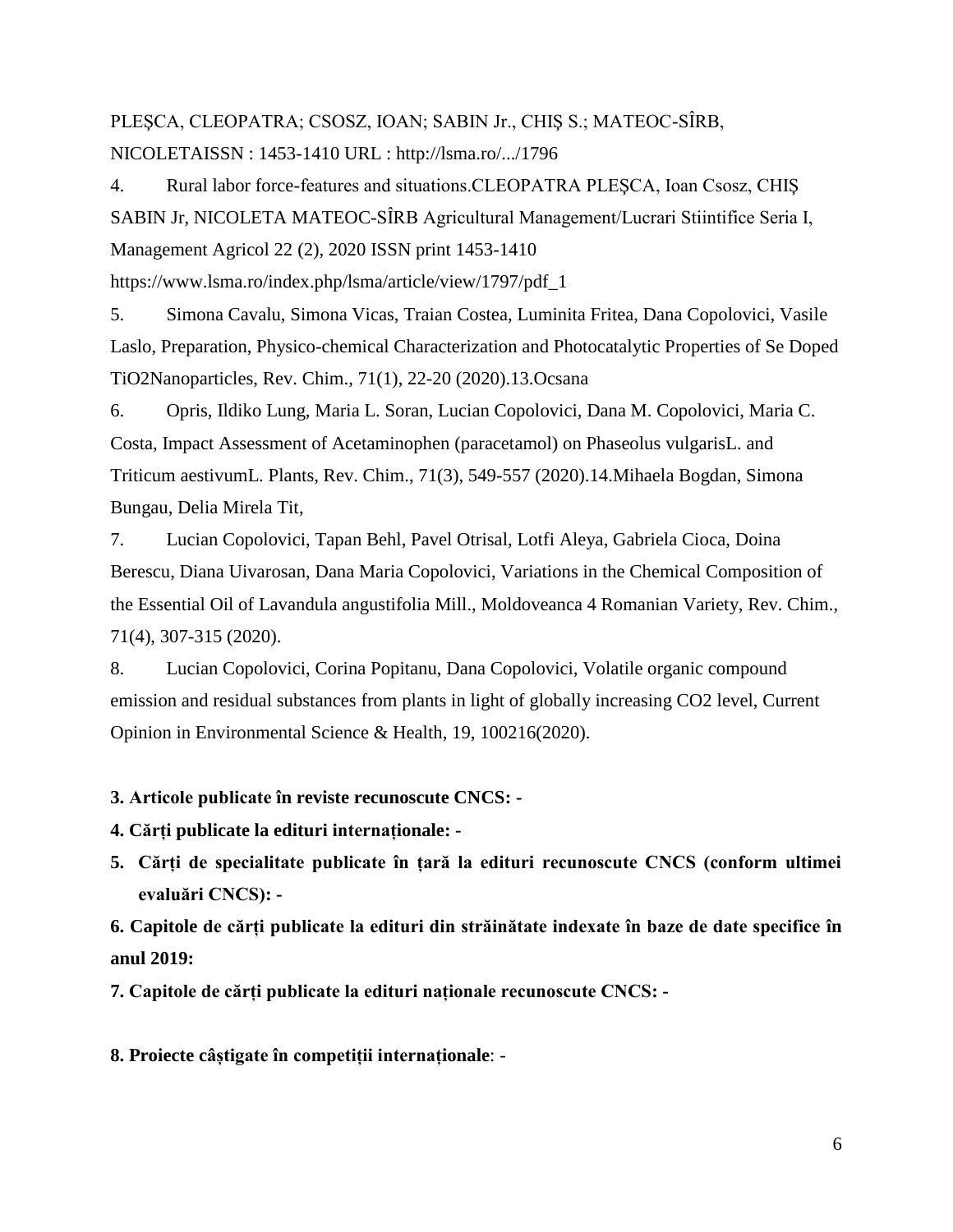Erasmus Plus: STRATAGAM, Director OANA BRINZAN, 2018-1-RO 01-KA202- 049112, Membru E. Tigan.

Erasmus Plus: ORGAFARM, Director CIUTINA VIRGIL, KA202-6CA915D7, Membru E. Tigan.

Erasmus Plus: 2019-3-TR01-KA205-080177, Director: Gavrilaș Simona, Membri: Munteanu Florentina, Lile Ramona, Ursachi Claudiu, Dochia Mihaela

#### **9. Proiectele câștigate în competiții naţionale**: 9

- **proiect naţional** de tip PCCDI: PN-III-P1-1.2-PCCDI2017-0569, Inchiderea lanțurilor de valoare din bioeconomie prin obținerea de bioproduse inovative cerute de piață, 01.06.2018- 30.09.2020, director proiect Florin Oancea, Responsabil UAV: F. Munteanu, Membri: Lile R, Copolovici L, Copolovici D, Muresan C, Ursachi C, Gavrilas S, Condrat D., stud. B. Chereji.

- **proiect naţional** POC-P-37-744, 01.09.2016-31.08.2019, *Noi nano-arhitecturi de inspiratie biologica de tip celular pentru circuite integrate*, director de proiect: prof. dr. Valeriu Beiu, membrii în proiect din cadrul FIATPM: Prof. dr. Florentina Munteanu, Prof. dr. Lucian Copolovici.

- **proiect naţional** POCU/626/6/13/132639, Măsuri integrate pentru tranziția studenților pe piața muncii. Director: Ramona Lile, Membri din DSTN: Munteanu F, Dicu A.

- **proiect național** CNFIS-FDI-2020-0178: Laborator de evaluare a calității mediului pentru practica studentilor, Director: Copolovici Lucian, Membri din DSTN: Munteanu Florentina, Gavrilaș Simona, Lungu Monica, Copolovici Dana, Muresan Claudia, Ciutina Virgiliu.

- **proiect național** CNFIS FDI 2020-0042: Cresterea calitatii actului didactic, deontologie si etica academica la Universitatea Aurel Vlaicu din Arad, Director: Alexandru Popa, Membri din DSTN: L. Copolovici,, A. Dicu.

- **proiect național** CNFIS FDI 2020-0273: Cresterea competitivitatii Universitatii Aurel Vlaicu din Arad prin internationalizarea activitatii, Director: Teodor Cilan, Membri din DSTN: L. Copolovici.

- **proiect național** PN-III-P2-2.1-PED-2019-4423: OCT4NDT: Optical Coherence Tomography for Non-Destructive Testing in Industry, Director: V. Duma, Membru din DSTN: R. Beiu.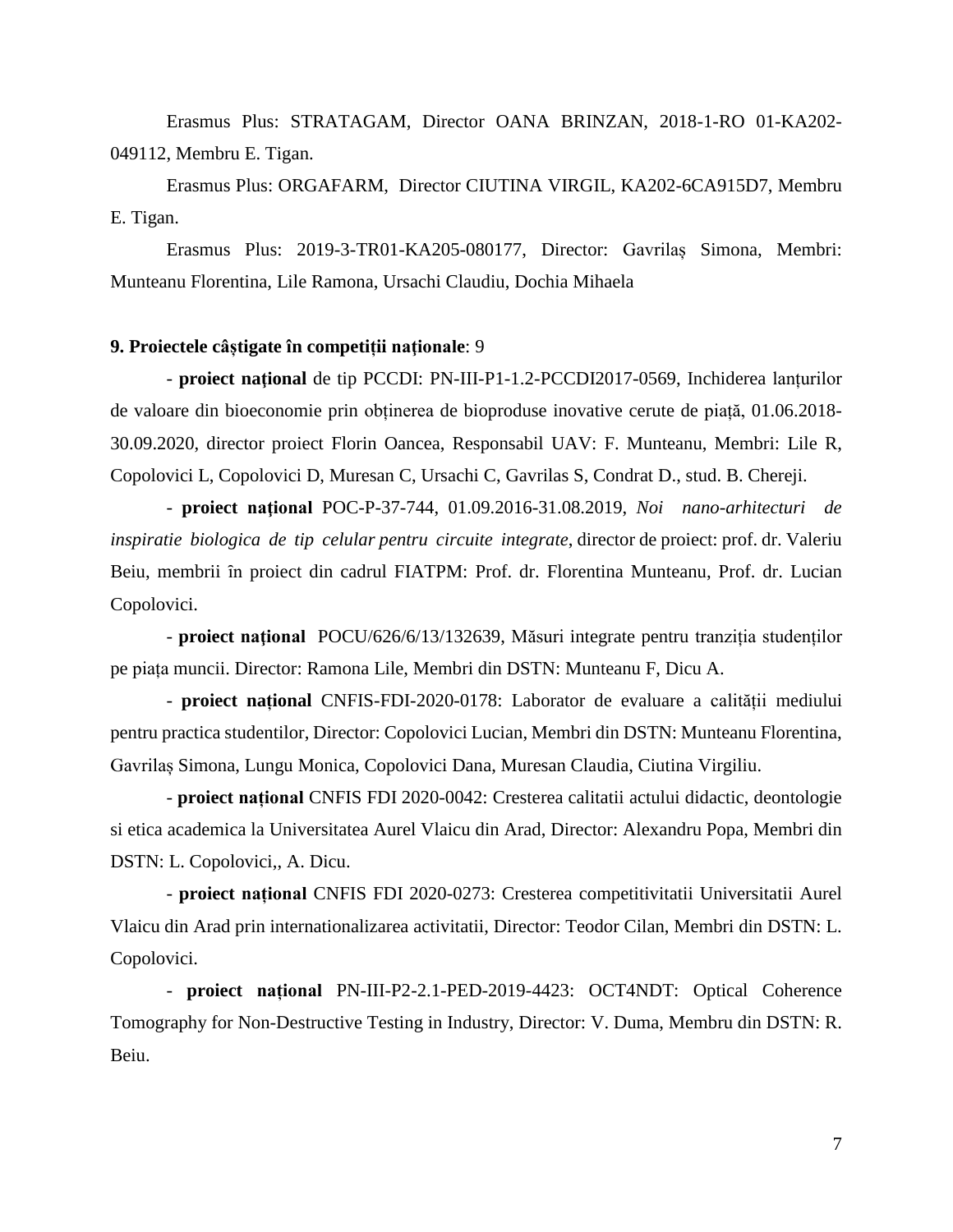- **proiect național** PN-III-P1-1.1-PD-2019-0607: Nanoparticule din deșeuri naturale cu potențiale aplicații medicale, Director: Moisa Cristian, Mentor: D. Copolovici.

- **proiect național** PN-III-P1-1.1-PD-2019-0349, Influenta factorilor abiotici asupra caracteristicilor fiziologice si a metabolitilor secundari din plante aromatice, Director: Andreea Lupitu, Mentor: L. Copolovici.

### **10. Lista brevetelor: -**

### **11. Lista lucrărilor cu statut de proprietate intelectuală: -**

### **12. Lista manifestărilor științifice internaționale si nationale.**

### **Lista manifestărilor științifice internaționale: 33**

1. Beiu Roxana et al, Why Reliability for Computing Needs Rethinking, IEEE International Conference on Rebooting Computing ICRC 2020-12-01,<https://icrc.ieee.org/>

2. Beiu Roxana et al, An Now This: Hammocks for Quantum and Photonics, 2020-11-27, <https://www.sofa-org.eu/2020/>

3. Beiu Roxana et al, Hammocks and Consecutive – Biology Fine Balancing, 2020-11-27, <https://www.sofa-org.eu/2020/>

4. Beiu Roxana et al, A Tale of Catalan Triangles – Counting Lattice Paths, 2020-11-27, <https://www.sofa-org.eu/2020/>

5. Beiu Roxana et al, Investigating Hammock Networks on IBM Q, International Conference on Computers Communications and Control ICCCC2020, 11.05.2020, <http://univagora.ro/en/icccc2020/>

6. Cristian Moisa, Andreea I. Lupitu, Lucian Copolovici, Dana M. Copolovici, THE EFFECT OF ABIOTIC STRESS ON RECOVERING PLANT-BASED REAGENTS FROM WASTE MATERIALS FOR GREEN SYNTHESIS APPLICATIONS, International Webinar on Advances in Physics, Chemistry, Mathematics, Computer Sciences & Biological Sciences (CONIAPS XXVI), 2020-12-19, <http://coniaps.mgu.ac.in/>

7. Lucian Copolovici, Andreea Lupitu, Cristian Moisa, Dana Copolovici, The volatile organic compounds emission from plants under biotic streses, *Agriculture for Life, Life for Agriculture*, June 4-6, 2020, Bucharest, Romania, http://agricultureforlife.usamv.ro/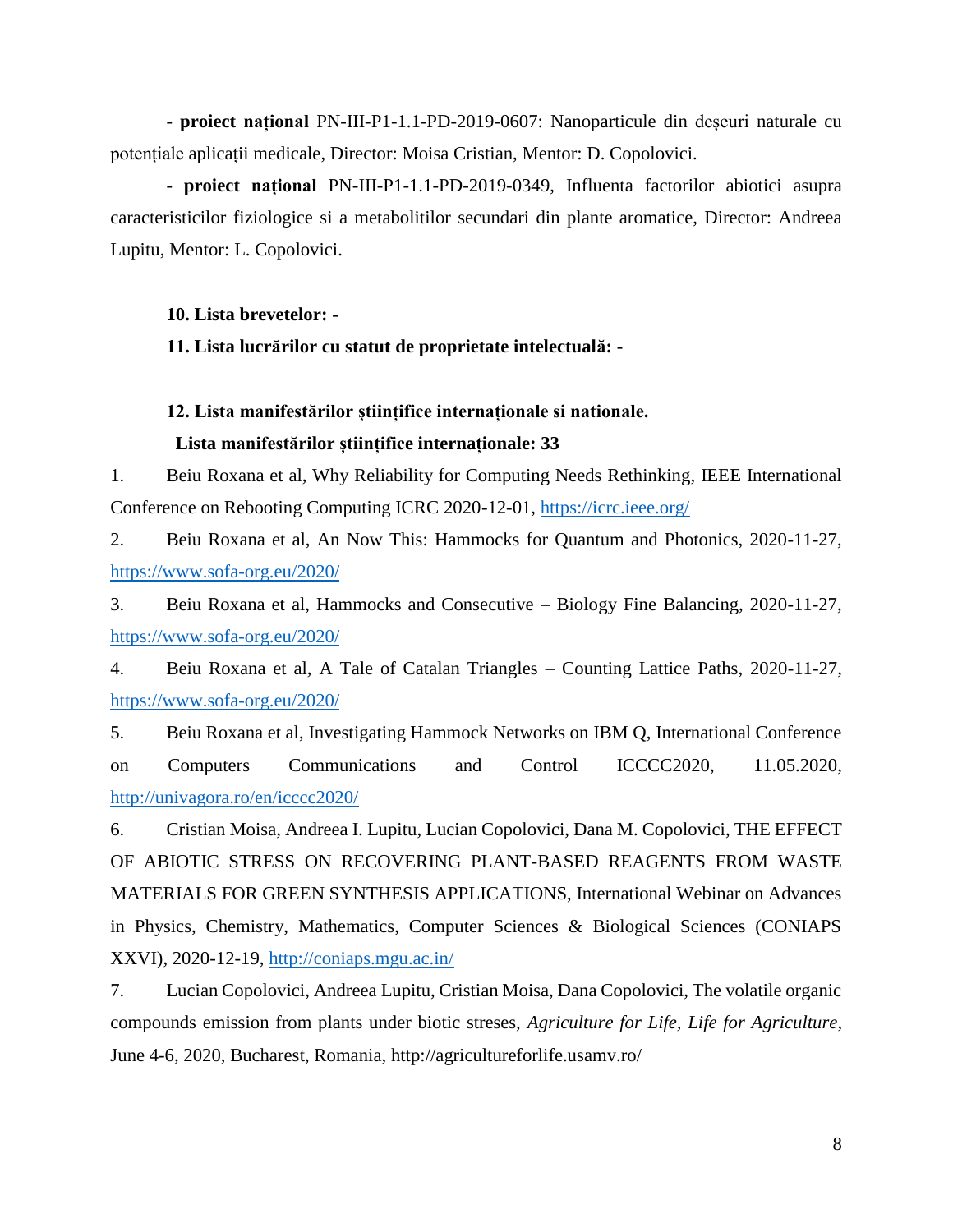8. Ramona Lile, Claudia Mureşan, Sergiu Palcu, Claudiu Ursachi, Florentina Munteanu, Dana Copolovici, Monica Lungu, Andreea Lupitu, Cristian Moisa, Lucian Copolovici, New traditional meat products with added value, *Agriculture for Life, Life for Agriculture*, June 4-6, 2020, Bucharest, Romania, http://agricultureforlife.usamv.ro/

9. Dana Copolovici, Cristian Moisa, Andreea Lupitu, Lucian Copolovici, Fish protein hydrolysates: production and applications, *Agriculture for Life, Life for Agriculture*, June 4-6, 2020, Bucharest, Romania, http://agricultureforlife.usamv.ro/

10. Cristian Moisa, Dana Copolovici, Andreea Lupitu, Lucian Copolovici, Functional berry lavender gummy bears rich in phenolic compounds with low sugar content, *Agriculture for Life, Life for Agriculture*, June 4-6, 2020, Bucharest, Romania, http://agricultureforlife.usamv.ro/

11. Silvia Elena Lavinia Moț, Andreea Lupitu, Cristian Moisa, Daniela Moț, Adina Maria Bodescu, Dorina Chambre, Smeurica Schitea, Lucian Copolovici, Dana Maria Copolovici, Chemical analyses and potential applications of plant extracts, *Agriculture for Life, Life for Agriculture*, June 4-6, 2020, Bucharest, Romania, http://agricultureforlife.usamv.ro/

12. Monica Taschina, Dana Copolovici, Andreea Lupitu, Cristian Moisa, Lucian Copolovici, The influence of paracetamol metabolites to plants development, *Agriculture for Life, Life for Agriculture*, June 4-6, 2020, Bucharest, Romania, http://agricultureforlife.usamv.ro/

13. Lucian Copolovici, Corina Popitanu, Cristian Moisa, Andreea Lupitu, Dana Copolovici, The influence of biotics stress on plants metabolites, *The 19th International "Life Sciences for sustainable development"* 24th– 25th September, 2020, Cluj-Napoca, Romania, https://symposium.usamvcluj.ro/

14. Cristian Moisa, Andreea Lupitu, Dana Copolovici, Lucian Copolovici, The effect of light intensity on the accumulation of secondary metabolites for several medicinal and aromatic plants, *The 19th International "Life Sciences for sustainable development"* 24th– 25th September, 2020, Cluj-Napoca, Romania, https://symposium.usamvcluj.ro/

15. Dana Maria Copolovici, Adriana Csakvari, Dana G. Radu, Cristian Moisa, Georgeta Pop, Dorina Chambre, Andreea I. Lupitu, Lucian Copolovici, Green synthesis, chemical and biological properties of silver nanoparticles from *Cannabis sativa* leaf extracts, *The 19th International "Life Sciences for sustainable development"* 24th– 25th September, 2020, Cluj-Napoca, Romania, https://symposium.usamvcluj.ro/

9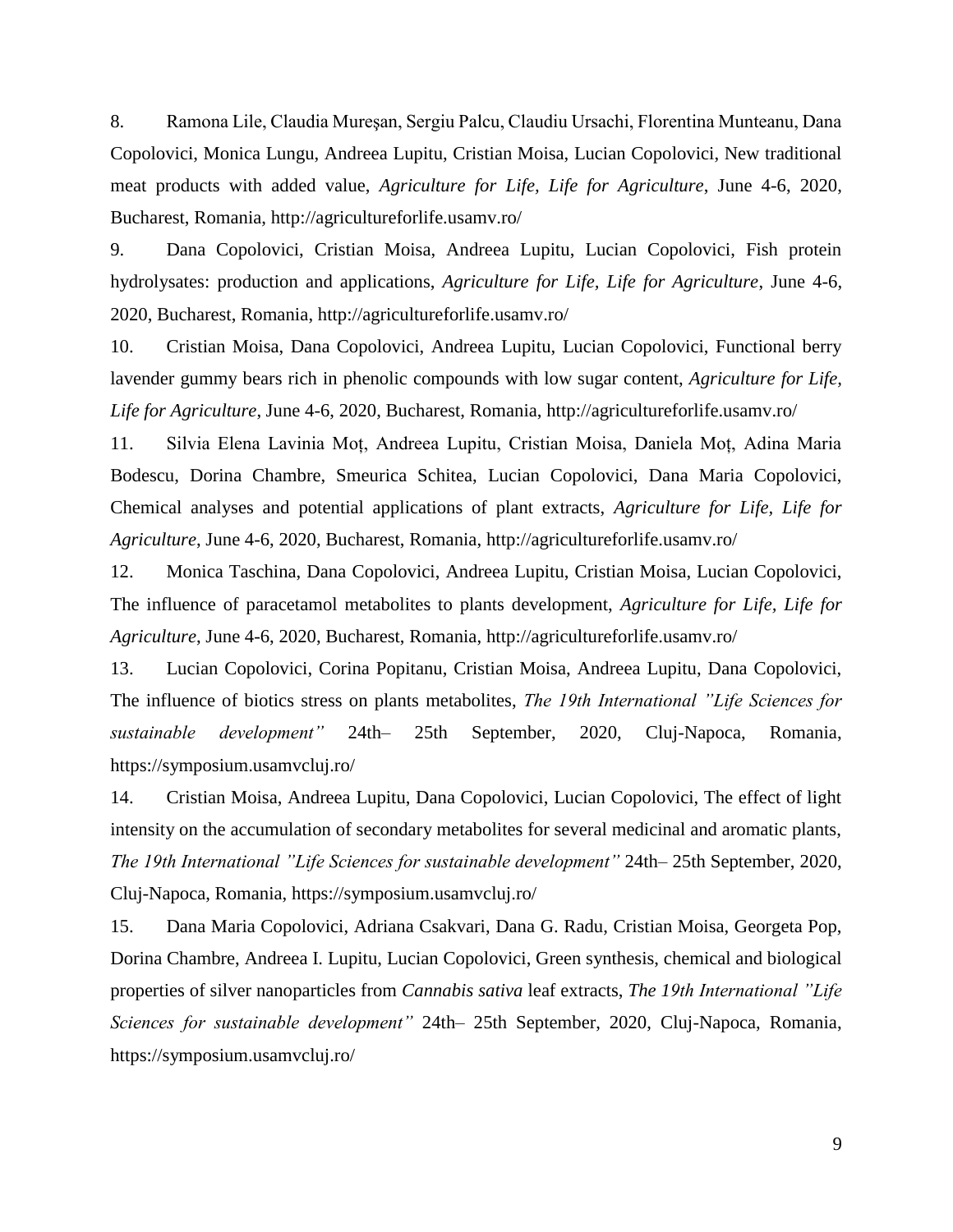16. Andreea I. Lupitu, Cristian Moisa, Dana Maria Copolovici, Lucian Copolovici, The effect of drought stress on the photosynthetic parameters of *Ocimum basilicum* L., *The 19th International "Life Sciences for sustainable development"* 24th– 25th September, 2020, Cluj-Napoca, Romania, https://symposium.usamvcluj.ro/

17. Maria Chifor, Andreea Lupitu, Cristian Moisa, Dana Copolovici, Sergiu Palcu, Claudia Mureșan, Lucian Copolovici, Improving the sensory and chemical characteristics of fruit spirits by macerating dehydrated fruits, *The 19th International "Life Sciences for sustainable development"* 24th– 25th September, 2020, Cluj-Napoca, Romania, https://symposium.usamvcluj.ro/

18. Cristian Moisa, Andreea Lupitu, Lucian Copolovici Dana Copolovici, Obtaining plantbased reagents from natural waste materials for green synthesis applications, *The 19th International "Life Sciences for sustainable development"* 24th– 25th September, 2020, Cluj-Napoca, Romania, https://symposium.usamvcluj.ro/

19. Diaconescu Daniela, Dicu Anca Mihaela, Radu Dana Gina , Metodă sustenabilă de ambalare ecologică a pâinii tradiționale fără aditivi, de 1-4 kg, Salonul Internațional de Invenții și Inovații Traian Vuia Timișoara, 2020-10-15, https://www.facebook.com/saloninventiitimisoara/.

20. Diaconescu Daniela, Dicu Anca Mihaela, Radu Dana Gina Metodă sustenabilă de ambalare ecologică a pâinii tradiționale fără aditivi, de 1-4 kg, Inovaliment Târg internațional de Invenții și Inovații, 2020-11-27 [http://inovaliment.ro/premii-inovaliment2020/, http://inovaliment.ro/premii](http://inovaliment.ro/premii-inovaliment2020/)[inovaliment2020/.](http://inovaliment.ro/premii-inovaliment2020/)

21. Gavrilaş Simona, ECO-FRIENDLY METHOD FOR PRETREATMENT OF LIGNOCELLULOSIC TEXTILES, XI International Scientific Agriculture Symposium "AGROSYM 2020", Environment protection and natural resources management, 2020-10-09, http://agrosym.ues.rs.ba/index.php/en/.

22. Gavrilaş Simona, Characteristics of wastewater from different pretreatments of flax/cotton fabrics, 6th International Conference ADVANCES IN ENGINEERING & MANAGEMENT, ENVIRONMENTAL ENGINEERING AND SUSTAINABLE DEVELOPMENT, 2020-12-10 <http://www.imst.ro/adem/> .

23. Radu Dana Gina, Produs alimentar functional destinat controlului greutatii corporale, Conferințele Inovaliment, ediția I, Secțiunea Alimente funcționale, 23-26 noiembrie 2020, București/online.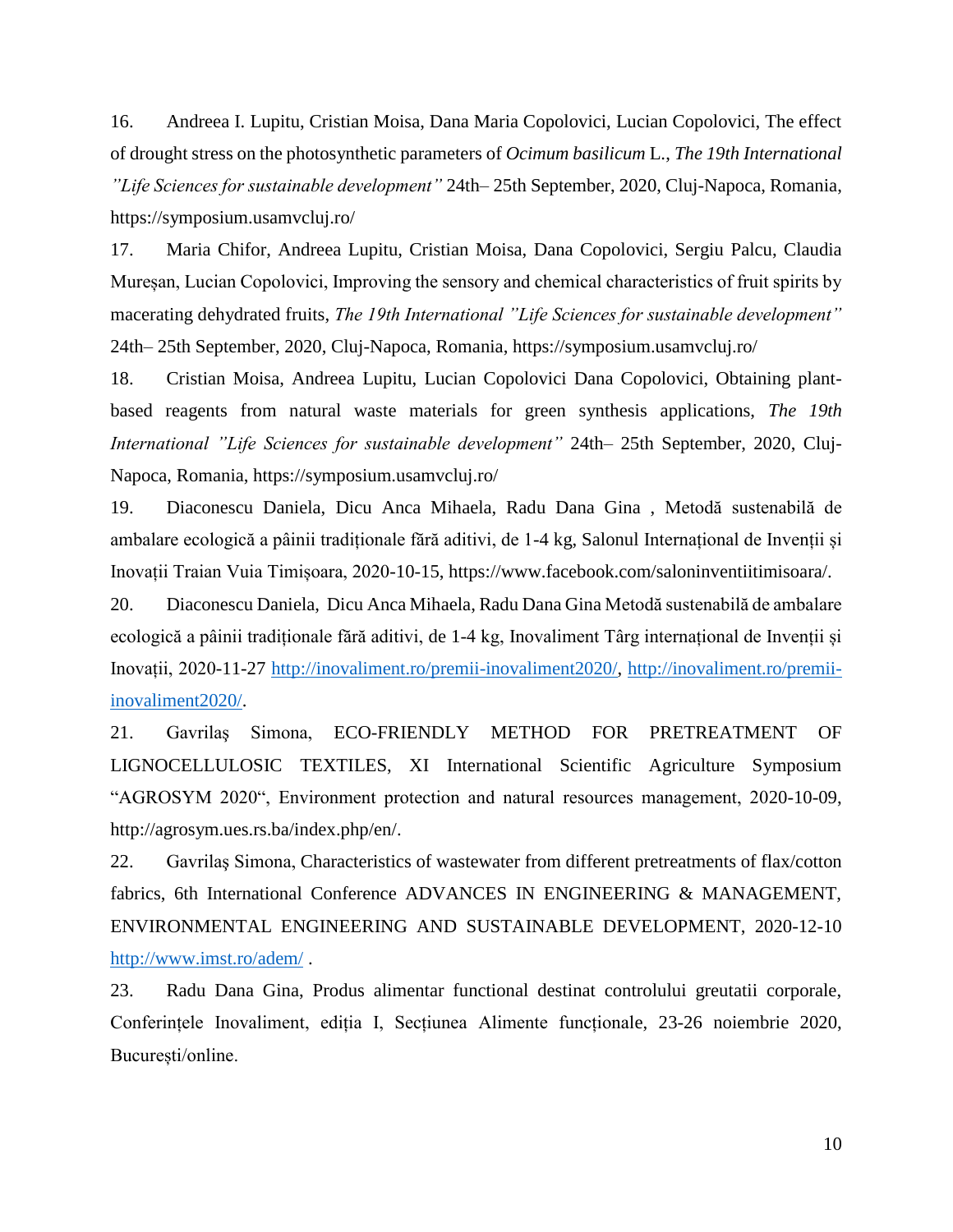24. Radu Dana Gina , Teaching Web-Enhanced Courses for Food Safety and Textile Design Classes, The 16th International Scientific Conference eLearning and Software for Education, Bucharest, 30th April-1May, 2020.

25. Radu Dana Gina , Procedeu de topire a plantelor liberiene / Method for bast plants retting, Salonul Internațional de Invenții și Inovații Traian Vuia, ediția a VI-a, Timișoara, 13-15.10.2020. 26. Radu Dana Gina , Linie integrată de topire-epurare pentru prelucrarea tulpinilor de canepă,

Salonul Internaţional de Invenţii şi Inovaţii Traian Vuia, ediția a VI-a, Timişoara, 13-15.10.2020.

27. Zamfir Alina Diana, Ion mobility mass spectrometry for ganglioside biomarker discovery in human cerebrospinal fluid, 31st MassSpec Forum Vienna, 2020-02-25 <https://institute.tuwien.ac.at/msforum/home/>

28. Zamfir Alina Diana, Identification and characterization of ganglioside structures associated to brain aging by Orbitrap MS, 31st MassSpec Forum Vienna, 2020-02-25 <https://institute.tuwien.ac.at/msforum/home/>

29. Zamfir Alina Diana, Microfluidics MS-based assay for studying the noncovalent interactions of β-Amyloid and α-Synuclein with normal brain and glioma gangliosides, 31st MassSpec Forum Vienna, 2020-02-25 <https://institute.tuwien.ac.at/msforum/home/>

30. Zamfir Alina Diana, High resolution mass spectrometry profiling and fragmentation of glycolipids expressed in human hemangioma, 31st MassSpec Forum Vienna, 2020-02-25 <https://institute.tuwien.ac.at/msforum/home/>

31. Zamfir Alina Diana, Gangliosides associated to human brain development and aging: a high resolution mass spectrometry study, 53rd Annual Conference of the German Society for Mass Spectrometry, 2020-03-02 https://dgms.eu

32. Zamfir Alina Diana, Human cerebrospinal fluid: a comprehensive analysis of glycolipid expression and structure by ion mobility mass spectrometry, 68th ASMS Conference on Mass Spectrometry and Allied Topics, Houston USA 2020, (on-line), 2020-06-11 https://www.asms.org/.

33. Zamfir Alina Diana, Detailed characterization of aged human brain gangliosidome by high resolution multistage mass spectrometry, 68th ASMS Conference on Mass Spectrometry and Allied Topics, Houston USA 2020, (on-line), 2020-06-11 https://www.asms.org/.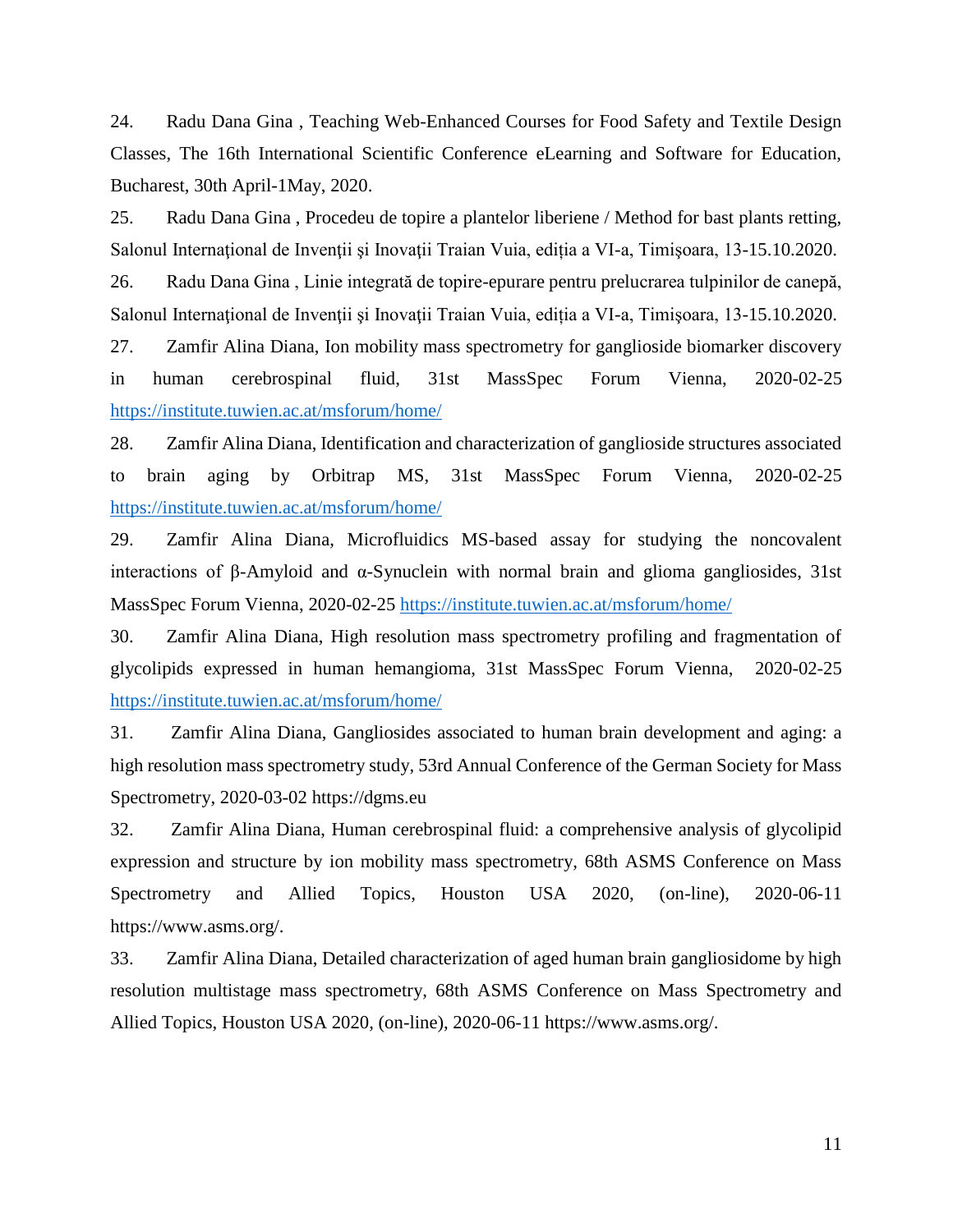## **13. Activitati științifice de diseminare a cercetarilor realizate cu studenți ai FIATPM: Trei studenti au participat la cercetari diseminate la conferinte internationale:**

1. Silvia Elena Lavinia Moț, Andreea Lupitu, Cristian Moisa, Daniela Moț, Adina Maria Bodescu, Dorina Chambre, **Smeurica Schitea**, Lucian Copolovici, Dana Maria Copolovici, Chemical analyses and potential applications of plant extracts, *Agriculture for Life, Life for Agriculture*, Bucharest, Romania, June 4-6, **2020**.

2. **Monica Taschina**, Dana Copolovici, Andreea Lupitu, Cristian Moisa, Lucian Copolovici, The influence of paracetamol metabolites to plants development, *Agriculture for Life, Life for Agriculture*, Bucharest, Romania, June 4-6, **2020**.

3. **Maria Chifor**, Andreea Lupitu, Cristian Moisa, Dana Copolovici, Sergiu Palcu, Claudia Mureșan, Lucian Copolovici, Improving the sensory and chemical characteristics of fruit spirits by macerating dehydrated fruits, *The 19th International "Life Sciences for sustainable development"* Cluj-Napoca, Romania, 24th– 25th September, **2020**.

Diseminarea rezultatelor cercetării obținute de către studenți din cadrul FIATPM s-a efectuat în cadrul Sesiunii de Comunicări Științifice Studențești FIATPM, Editia a XVIII-a, 26-27 Noiembrie 2020, on-line, datorita pandemiei SARS-CoV-2. La acest eveniment au participat **15 studenti ai FIATPM** de la cele trei cicluri de studii, iar lista cu titlurile lucrarilor prezentate este redata mai jos.

1. THE IDENTIFICATION AND ATMOSPHERIC ROLE OF VOLATILE COMPOUNDS EMITTED BY PLANTS IN DUE TO BIOTIC STRESS Ionela Şuibea, Lucian Copolovici 2. IMPACT, EFFECTS OF FOOD ADDITIVES AND INFLUENCE OF THE NEW CORONAVIRUS SARS-CoV-2 ON THE IMMUNE SYSTEM-premiul 3 Chereji Bianca Denisa, Florentina-Daniela Munteanu 3.MONITORIZAREA CALITĂŢII APELOR DE SUPRAFAŢĂ ElenaVioleta Monea (Blidar), Florentina-Daniela Munteanu 4.ESSENTIAL OILS USED AS MOSQUITOES REPELLENTS-PREMIUL 2 SI PREMIUL ICDISTN Flavia Borteş, Lucian Copolovici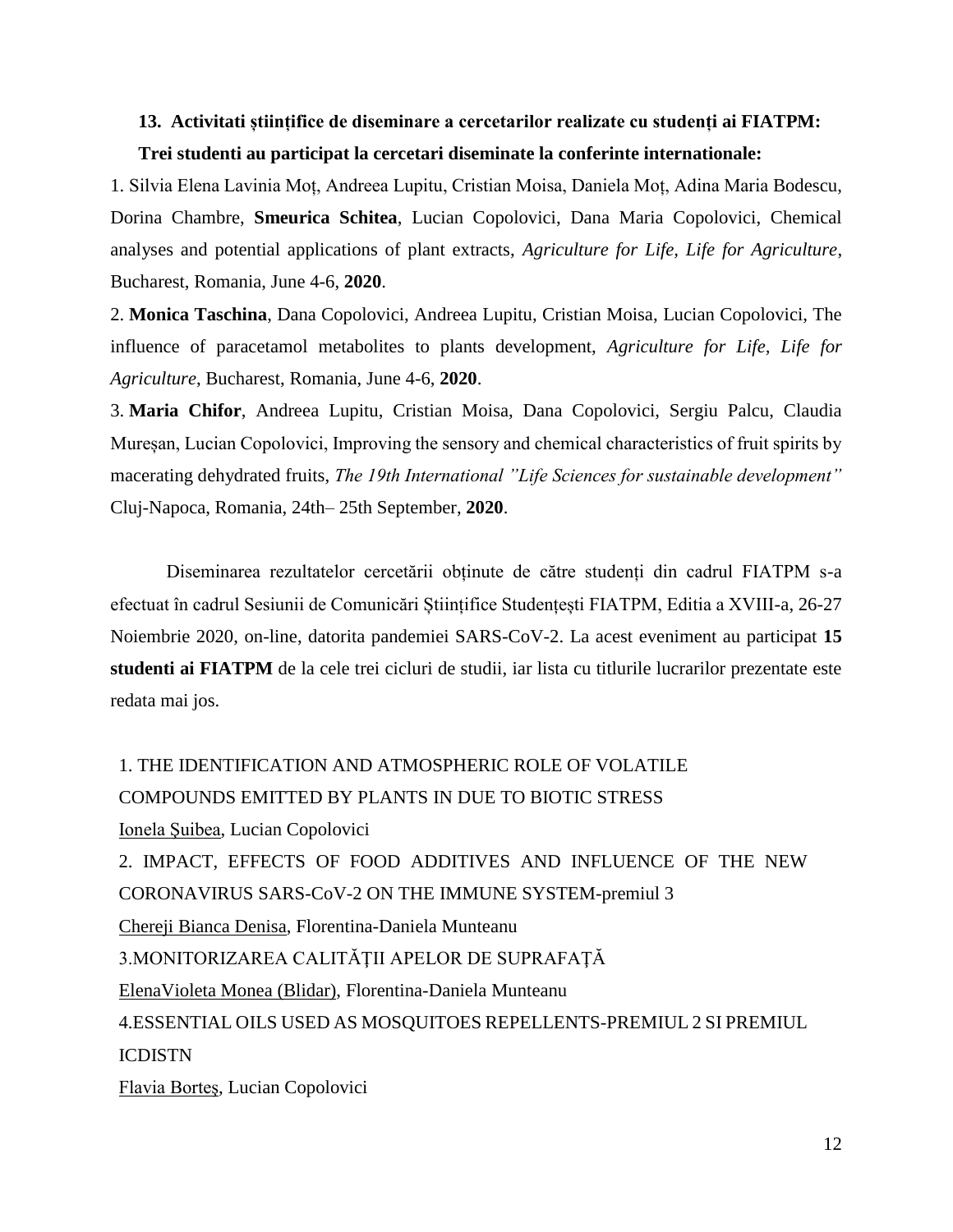### 5.THE MAIN POLLUTANTS OF INDOOR ENVIRONMENTS

Andreea Maria Tepeneu (Popa), Lucian Copolovici

6.Agricultural waste management

Mirabela-Elena Raț, Florentina-Daniela Munteanu

7.THE INFLUENCE OF ANTIPYRETIC DRUGS ACCUMULATED IN SOIL ON

PLANTS CHARACTERISTICS-premiul2

Monica Tăşchină, Lucian Copolovici

8.DETERMINAREA CONCENTRATIEI DE POLUANTI DIN EMISIILE APELOR

UZATE DIN STATIA DE EPURARE ARAD

Ohentar Orlando, Dana Maria Copolovici

9.FAȚA NEVĂZUTĂ A CUBULUI DE...ZAHĂR

Simona Chișmore, Dana Maria Copolovici

10.IMPROVING NUTRITIONAL VALUE OF MEAT PRODUCTS

Ionela Marinela Rotar, Claudiu Ursachi

11.ÎMBUNĂTĂȚIREA CARACTERISTICILOR SENZORIALE ALE RACHIURILOR

DIN FRUCTE PRIN ADAOS DE FRUCTE DESHIDRATATE

Maria CHIFOR, Andreea LUPITU, Cristian MOISA, Dana COPOLOVICI, Sergiu

PALCU, Claudia MURESAN, Lucian COPOLOVICI

12.BRIOȘE CU ADAOS DE GRĂSIMI SĂNĂTOASE

Purda Denisa-Emilia, Șerpescu Patricia Florentina, Daniela Diaconescu

13.PRODUS NOU HIPOCALORIC: CHIFLE CU CONȚINUT RIDICAT DE PROTEINE

DIN SOIA

Șerpescu Patricia – Florentina, Diaconescu Daniela Maria

14.PRODUS NOU CU VALOARE NUTRITIVĂ RIDICATĂ: CHIFLE CU SUC DE

SFECLĂ ROȘIE ȘI SOMON AFUMAT

Răzvan Copăceanu, Daniela Maria Diaconescu

### **14. Alte contracte castigate prin competitie:**

Proiect TRR-28 SISTEME DE MANAGEMENT, Director: LUNGU MONICA ELENA, FORMARE PROFESIONALĂ, Membri LILE RAMONA, MUNTEANU FLORENTINA, (2015- 2020)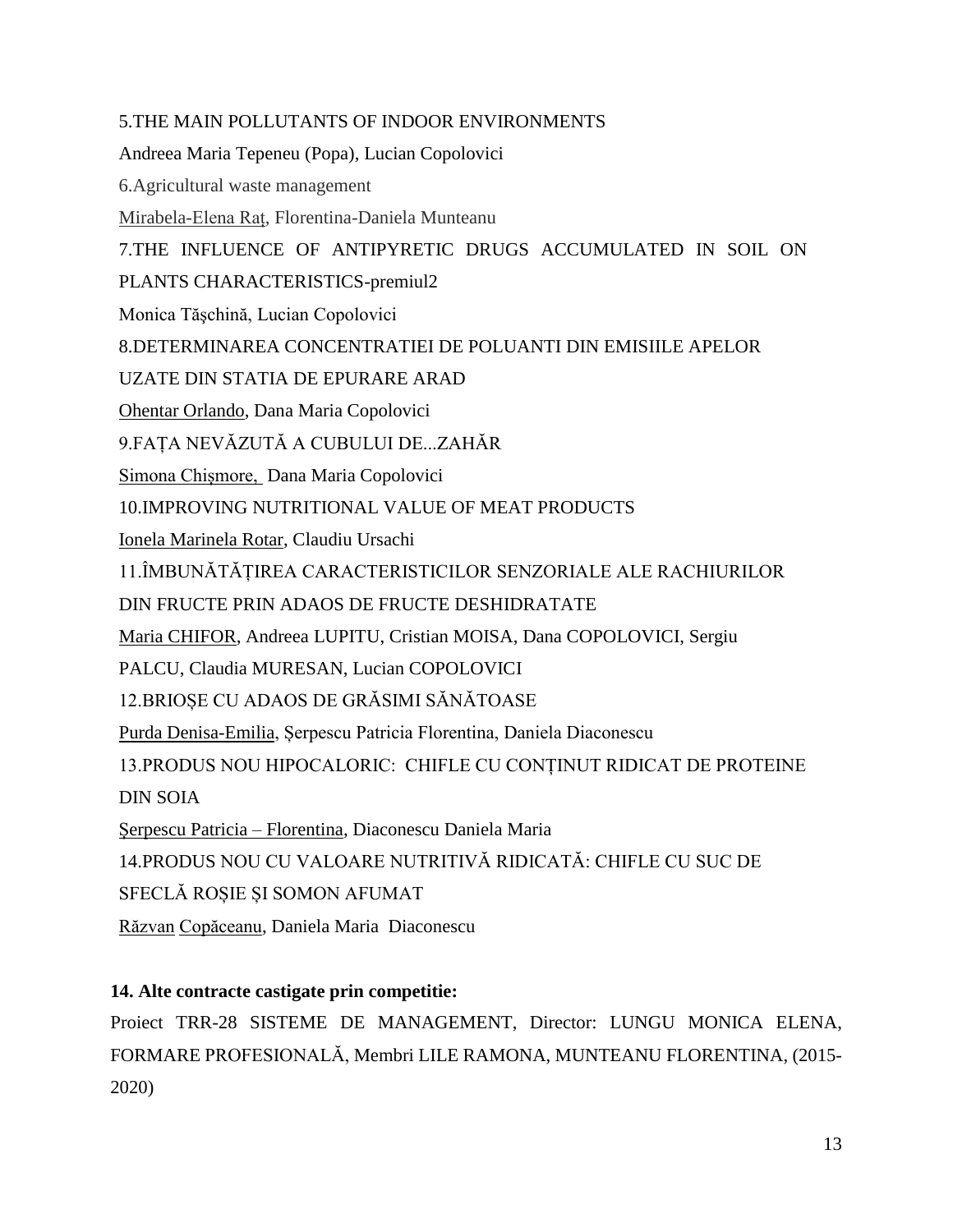#### **15. Școli de vară, evenimente cultural –artistice, acțiuni civice: -**

#### **16. Premii ale Academiei Române, AGIR, ASAS, AOSR, Academii de ramură:-**

#### **17. Premii și distincții - naționale**

- Medalia de aur, D. Radu, Societatea Inventatorilor din Banat https://www.youtube.com/watch?v=WKeQFR80fAY.

- Medalia de aur. D. Radu, Societatea Inventatorilor din Banat <https://www.youtube.com/watch?v=WKeQFR80fAY>

- Medalia de bronz. D. Radu, Societatea Inventatorilor din Banat <https://www.youtube.com/watch?v=WKeQFR80fAY>

- Premiul III, D. Radu, Fundatia Dan Voiculescu <https://inovaliment.ro/premii-inovaliment2020/>

#### **18. Membrii în colectivele de redacție sau editoriale internaționale:**

Deasemenea, trebuie remarcată și prezența cadrelor didactice ale DSTN ca și membrii în colective editoriale ale:

- revistelor ISI: Prof. Dr. Hab. Lucian Copolovici: *Journal of Natural Fibers (ISI), Science PG*; Prof. Dr. Hab. Florentina Munteanu: *Sensors*; si al

- revistelor BDI: conf. dr.ing. Dana Radu: BAOJ Microbiology, S.l. Dr. Ing. Anca Dicu in *SCIREA - Journal of Food* (BDI).

Cadre didactice din FIATPM au fost referenți științifici la numeroase reviste științifice ISI WoS, astfel:

-**Lucian Copolovici-41** (Tree Physiology, Journal of Food Processing and Preservation, Journal of Natural Fibers, Molecules, Biomolecules, Antioxidants, horticulturae, Environmental Pollution, Forest Pahology , The Natural Products Journal, International Journal of Molecular Sciences),

-**Florentina Munteanu-31** (Textile Research Journal, Journal of Electroanalytical Chemistry, Applied Sciences, Materials, Molecules, Biomolecules, Nanomaterials, Antioxidants, Chemosensors, Sensors),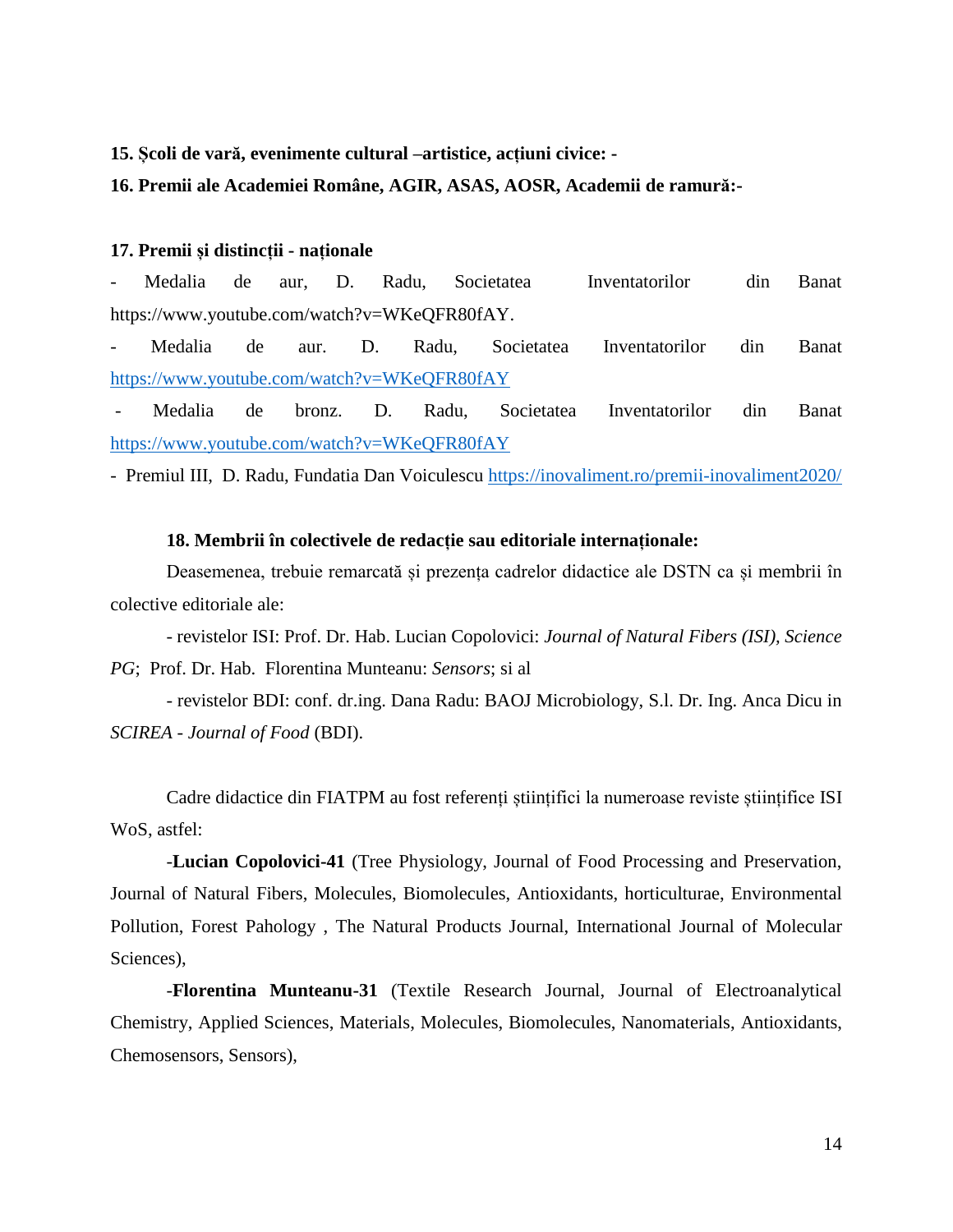-**Dana Copolovici-18** (Molecules, Microorganisms, Antioxidants, ACS Applied Materials & Interfaces, Microorganisms, Saudi Pharmaceutical Journal, Marine Drugs, International Journal of Molecular Sciences, Journal of Advances in Medical and Pharmaceutical Sciences, International Journal of Analytical Chemistry, Romanian Biotechnological Letters, IEEE Access),

-**Alina Zamfir-9** (ACS Omega (American Chemical Society), Analytical Chemistry, J. Mass Spectrom, Biochim. Biophys. Acta, Archives of Hematology Case Reports and Reviews),

-**Simona Gavrilas-8** (Journal of Natural Fibers),

**-Roxana Beiu-3** (Applied Sciences, Photonics).

-**Dorina Chambre-1** (Journal of Natural Fibers).

### **Membru în colegiu de redacție (editorial board) – reviste BDI (A.II.04.g.2.)**

Revista Facultătii de Inginerie Alimentară, Turism și Protecția Mediului, Sci. Tech. Bull-Chem. Food Sci. Eng., **[https://www.uav.ro/jour/index.php/stb-cfse,](https://www.uav.ro/jour/index.php/stb-cfse)** indexata BDI: -D. Copolovici (redactor sef),

-membrii din cadrul DSTN in colectivul editorial: D. Chambre, L. Copolovici, F. Munteanu, D. Radu, S. Gavrilas, N. Dinca, I. Popescu-Mitroi, A. Zamfir.

### **19. Citări:**

Numărul de citări regăsit în anul 2020, fără autocitări, ale rezultatelor publicate în anii anteriori în reviste cotate ISI de către cadrele didactice titulare din cadrul FIATPM, a fost în total de: **503** (Fig. 2), in acest process de autoevaluare.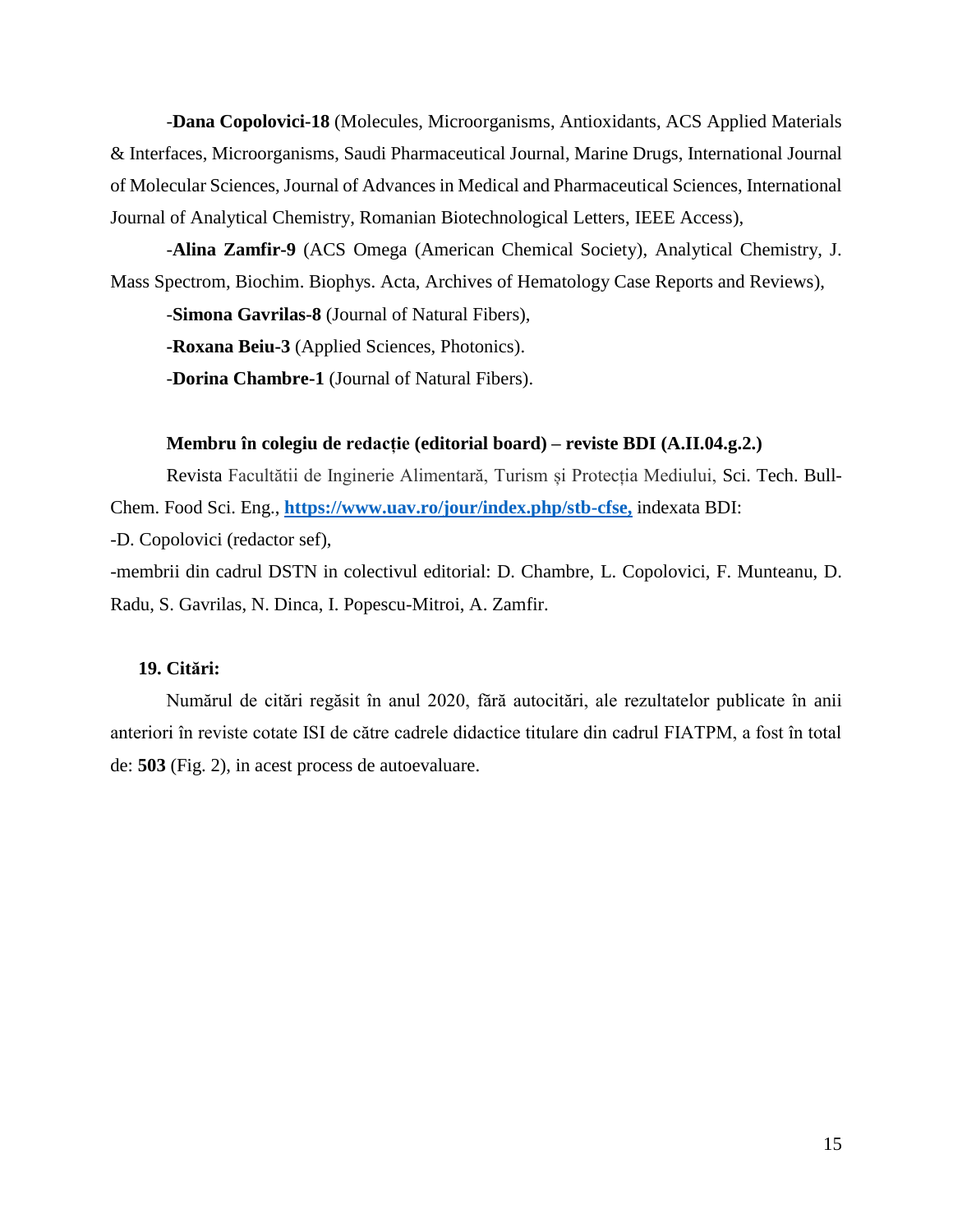

**Figura 2.** Numărul de citări al rezultatelor publicate în anii anteriori de către cadre didactice titulare din cadrul DSTN, FIATPM în reviste ISI, în anul 2020, fără autocitări.

Rezultate citate în publicații sau reviste BDI (în publicaţii nationale de arte vizuale şi design A.II.04.e.): D. Chambre 20, D. Copolovici 44, S. Gavrilas 4, F. Munteanu 90, I. Popescu-Mitroi 2, D. Radu 4.

**20. Comunicǎri ştiintifice prezentate la congrese/conferințe cu participare internaționalǎ şi publicate în volume indexate Web of Science, Scopus sau European Reference Index for the Humanities (ERIH Plus) în baze de date internaționale: -**

**21. Visiting Professor: -**

**22. Membru în academii, asociații profesionale sau organizații profesionale de prestigiu - Academia Română (A.II.06.d.1.)**

Dorina Chambre - Comisia de analiza termica si calorimetrie Academia Romana

## **23. Membru în academii, asociații profesionale sau organizații profesionale de prestigiu - Membru în asociații/organizații profesionale naționale (A.II.06.d.6.)**

-Asociația Generală a Inginerilor din România: I. Calinovici, V. Ciutina, A. Dicu, M. Lungu, C. Muresan, S. Palcu, I. Popescu-Mitroi,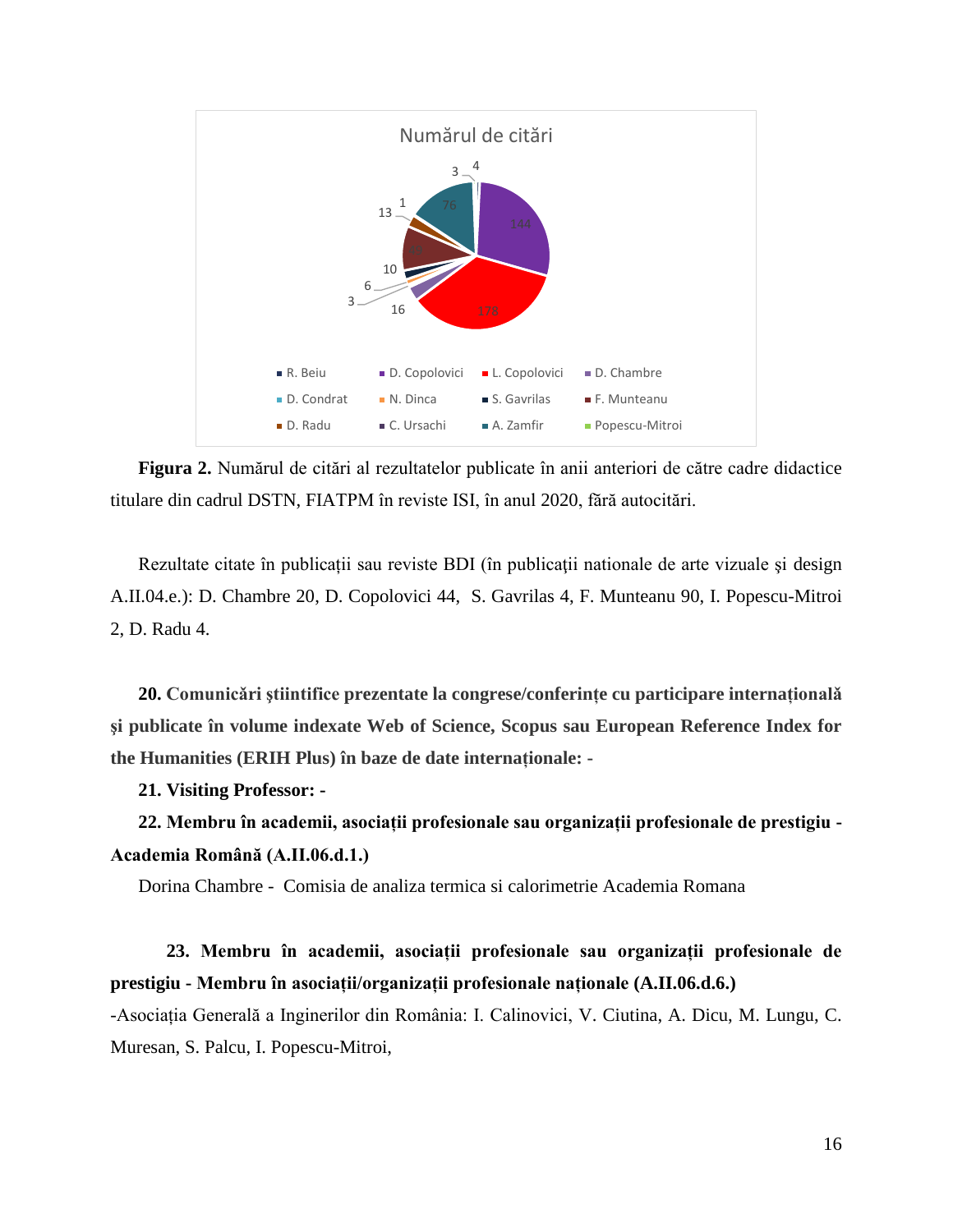- Asociaţia Specialiştilor din Industria Alimentară din România (http://www.asiar.ro/): D. Diaconescu, A. Dicu, N. Dinca, M. Mester, C. Muresan, D. Radu, E. Ţigan, I. Tolan, C. Ursachi, M. Zdremtan.

-Societatea de Chimie din Romania [\(http://www.schr.org.ro/\)](http://www.schr.org.ro/) si EuChemS: Chambre Dorina (presedintele filialei Arad), si membri: I. Calinovici, V. Ciutina, D. Condrat, N. Dinca, S. Gavrilas, M. Lungu, M. Mester, C. Muresan, G. Onofrei , D. Radu, I. Tolan, M. Zdremţan.

*- Asociația pentru Cercetare Multidisciplinară din Zona de Vest a României [\(https://www.acmv.ro/j/\)](https://www.acmv.ro/j/):* V. Ciutina, D. Condrat, A. Dicu, M. Lungu, M. Mester*,* C. Muresan, S. Palcu, I. Popescu-Mitroi, G. Onofrei , E. Ţigan, I. Tolan, M. Zdremţan, R. Beiu.

- Asociatia Specialiștilor de Industrie Alimentară din România (https://www.usab-tm.ro): D. Condrat,

- Societatea de Stiinta si Ingineria Mediului (http://snsim.ro/): D. Copolovici, L. Copolovici.

- Societatea de Biochimie si Biologie Moleculara (http://srbbm.biochim.ro/): D. Copolovici, L. Copolovici, A. Zamfir.

- Societatea romana de horticultura (http://www.horticultura-bucuresti.ro/horti-srh): M. Zdremţan.

- Asociatia Producatorilor de Produse Traditionale Aradeanca, http://www.appta.ro: A. Dicu.

- Societatea Romana de Spectrometrie de Masa: A. Zamfir (presedinte).

- Societatea Chimistilor Coloristi din Romania (SCCR): G. Onofrei.

- Colegiul Farmacistilor din Romania, http://www.colegfarm.ro/: A. Dicu.

- Asociatia Indrazneste sa fii tu, [http://www.asociatii.net/arad/asociatie-asociatia-indrazneste-sa](http://www.asociatii.net/arad/asociatie-asociatia-indrazneste-sa-fii-tu-cui35880277)[fii-tu-cui35880277.](http://www.asociatii.net/arad/asociatie-asociatia-indrazneste-sa-fii-tu-cui35880277) A. Dicu.

## **Membru în academii, asociații profesionale sau organizații profesionale de prestigiu - Membru în asociații/organizații profesionale internaționale (A.II.06.d.5.)**

-The European Peptide Society (https://www.eurpepsoc.com/): D. Copolovici.

-European Federation of Biotechnology (http://www.efbiotechnology.org/): I. Popescu-Mitroi, D. Radu,

- ISEKI [\(https://www.iseki-food.net/ifa\\_members/ro\)](https://www.iseki-food.net/ifa_members/ro): D. Radu.

- FAI ' Fondo Ambiente Italiano (https://www.fondoambiente.it/luoghi/rete-fai/gruppo-faigiovani-di-roma): E. Ţigan.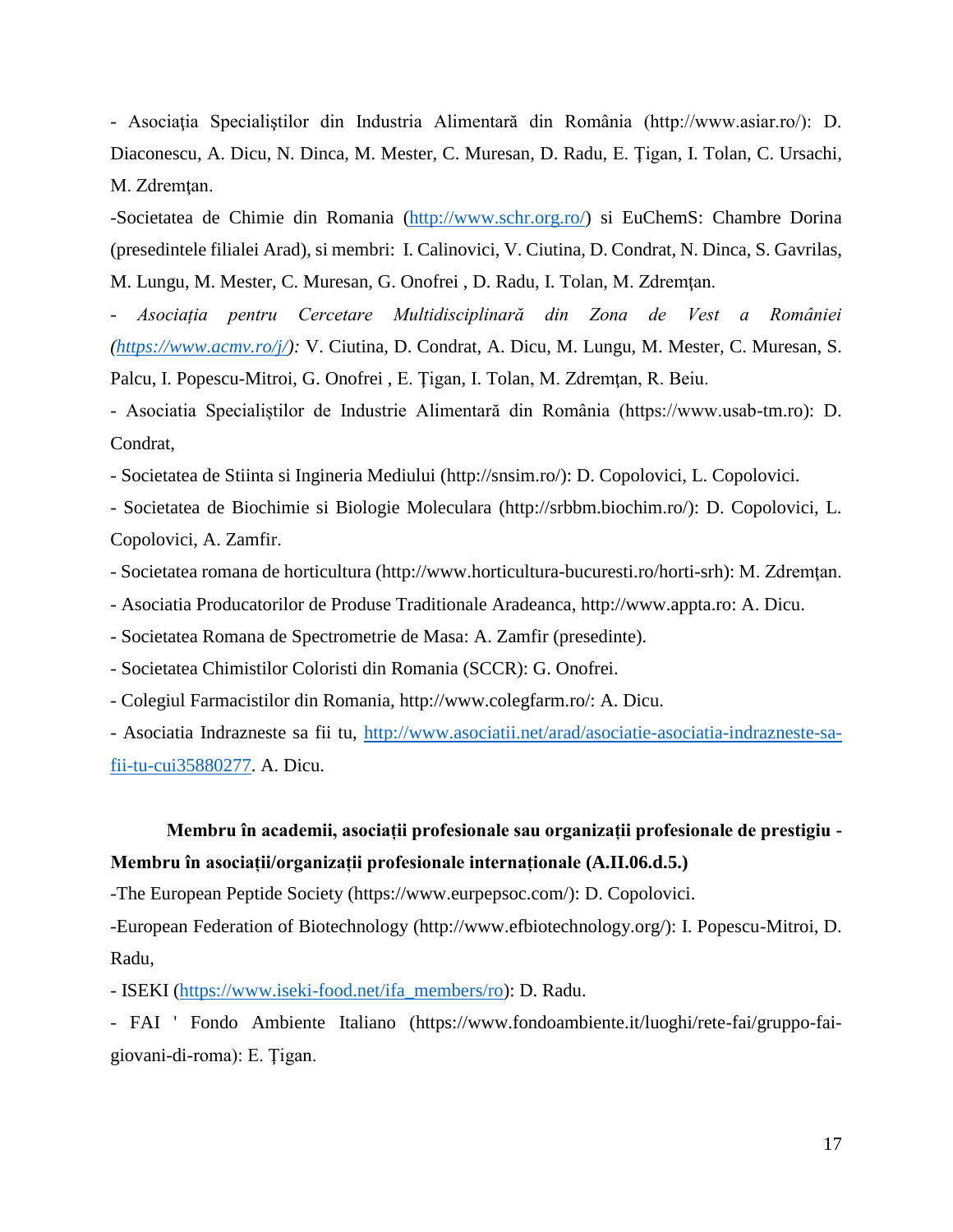-Asociația Europeană pentru Cercetare și Înmulțirea Plantelor(https://www.eucarpia.org/): M. Zdremțan.

- Am Soc. Mass Spectrom.: A. Zamfir.

- German Soc for MS: A. Zamfir.

-The Optical Society, https://www.osa.org/en-us/home/: R. Beiu.

- Society of Photographic Instrumentation Engineers, https://spie.org/: R. Beiu.

- Disciples Escoffier International, http://disciples-escoffier.com/?lang=en: A. Dicu.

-Slow food International, [https://www.slowfood.com/:](https://www.slowfood.com/) A. Dicu.

-ASOCIATIA PROGETTO ARKES, https://www.instagram.com/progetto\_arkes/ E. Ţigan.

## **24. Membru în comitetul științific al unor manifestări științifice (juriul unor evenimente expoziţionale, curator expoziţie) - membru juriu (A.II.06.a.7.)**

Sesiunea de Comunicări Științifice Studențești, Ediția a XVIII-a, 26-27 noiembrie 2020, on-line, Arad, România: D. Copolovici, D. Chambre, V. Ciutina, F. Munteanu, L. Copolovici, D. Diaconescu, C. Ursachi.

### **25. Membru în comitetul de organizare al unor manifestări științifice şi expoziţionale – internaționale si nationale –**

-Anca Dicu, Theories of Change in Digital Wellbeing. Evidence based practices across the disciplines., https://www.uavconferences.eu/

-Dana Copolovici, Lucian Copolovici - Noaptea cercetatorilor europeni: https://noapteacercetatorilor.ro/

Aceste rezultate sunt redate din completarea Autoevaluarii personale a fiecarui cadru didactic conform F.PO.19.01 (*fiecare realizare științifică fiind încadrata la un singur criteriu*). Tabelul 1 reflectă rezultatele revendicate, ceea ce confirma un interes crescând pentru realizarea activităților de cercetare și diseminarea acestora a colectivului DSTN, subliniind totodată și aportul semnificativ al Universităţii "Aurel Vlaicu" din Arad în susținerea și promovarea cercetării științifice.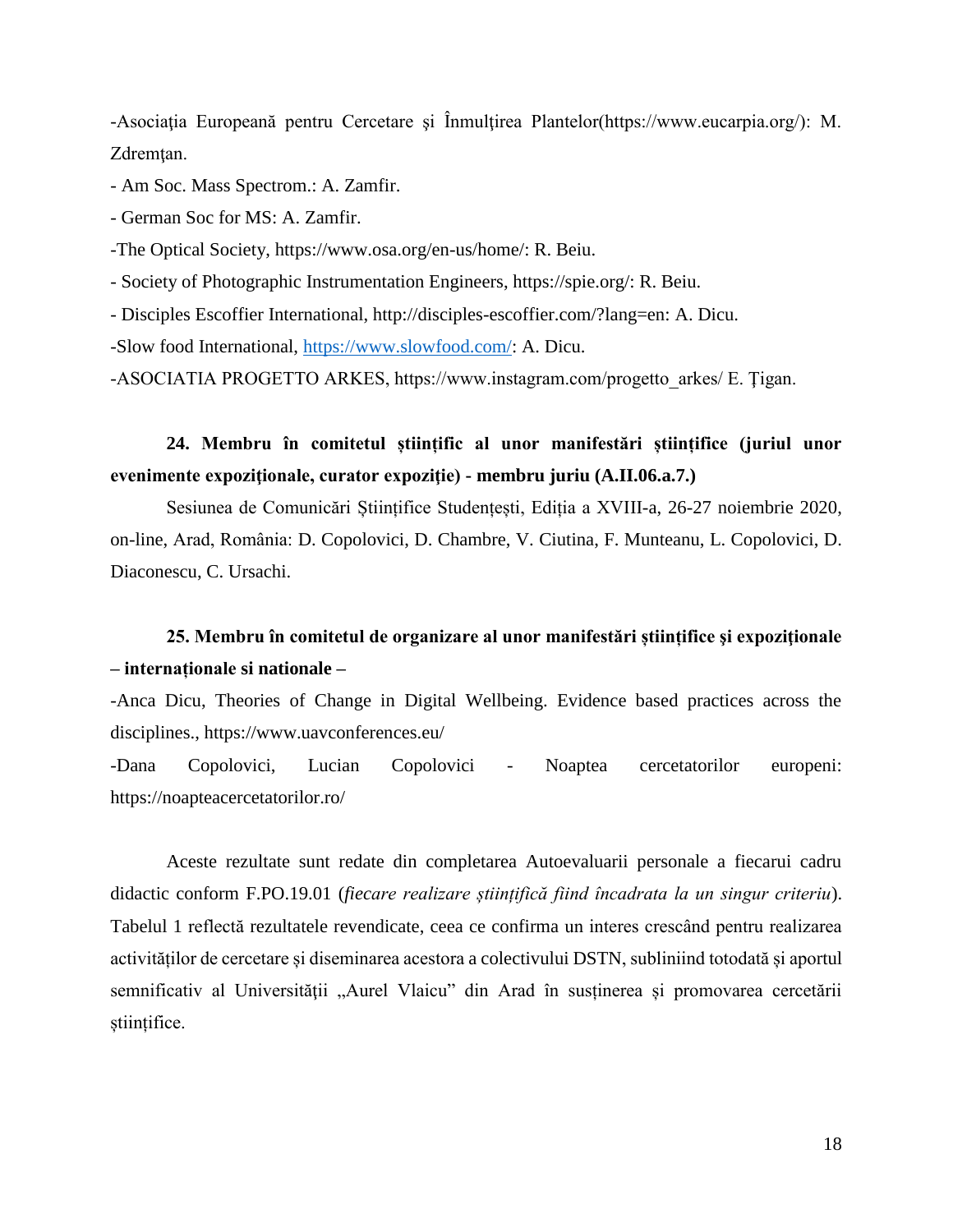**Tabelul 1.** Sumarizarea activităților de cercetare ale cadrelor didactice din FIATPM pentru anul 2020.

| <b>Articole ISI</b>                                                       | 22                      |
|---------------------------------------------------------------------------|-------------------------|
| <b>Articole ISI Proceedings</b>                                           | 8                       |
| <b>Articole BDI</b>                                                       | 8                       |
| Lucrari prezentate la conferinte international                            | 33                      |
| Projecte de cercetare internaționale - Erasmus Plus                       | 3                       |
| Projecte de cercetare naționale                                           | 9                       |
| Premii și distincții - naționale                                          | $\overline{\mathbf{4}}$ |
| Citari in reviste ISI                                                     | 503                     |
| Cadre didactice care au fost referenți științifici la reviste științifice | 7                       |
| internaționale de prestigiu                                               |                         |

**Suma punctajelor realizate de către cadrele didactice ale FIATPM care au realizat procesul de autoevaluare pentru raportarea activității de cercetare pentru anul 2020 este de: 10414,** dupa cum reiese si din Figura 3.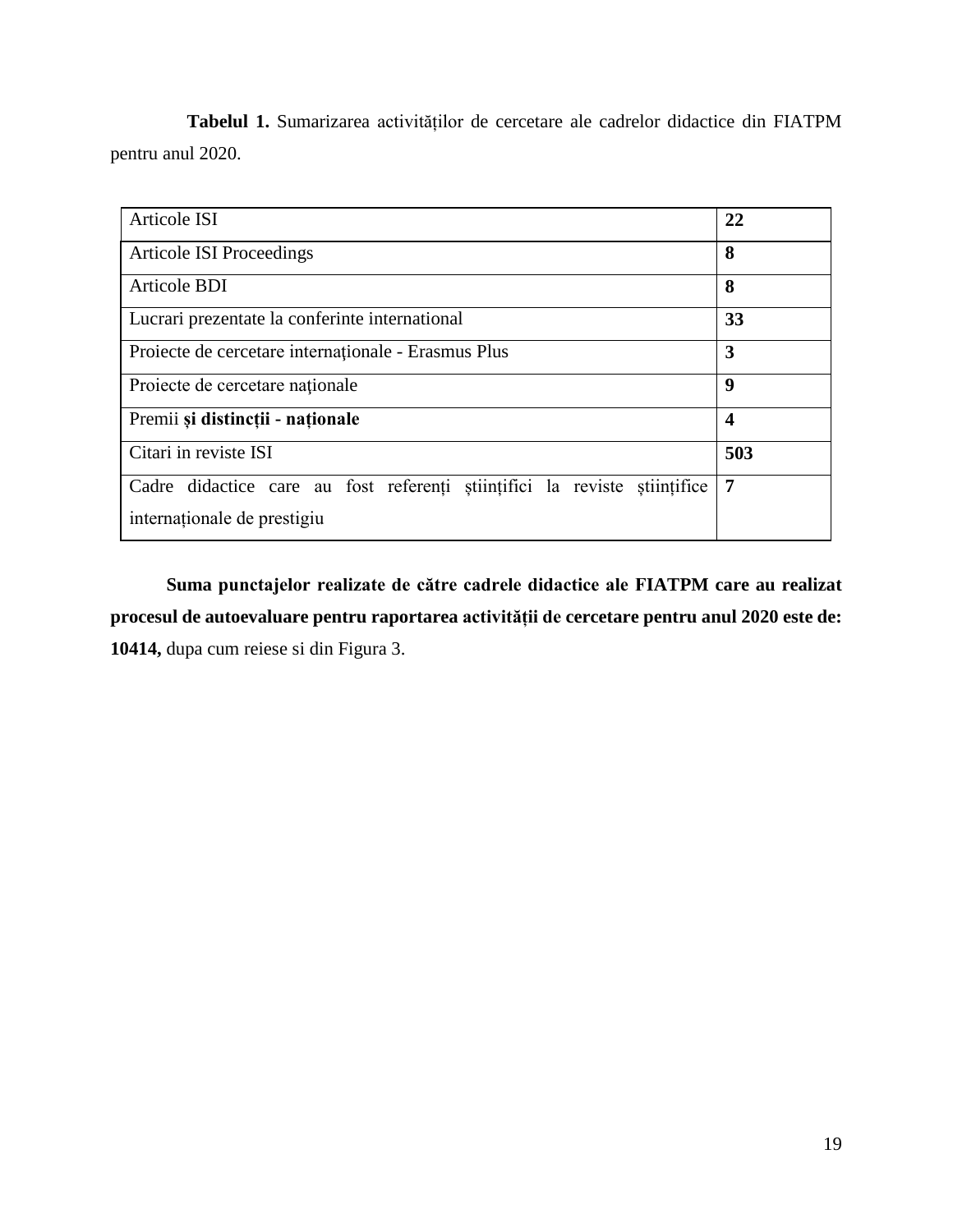

**Figura 3.** Punctajele realizate de cӑtre cadrele didactice titulare ale DSTN/FIATPMactivitatea de cercetare, 2020.

Prezentul raport a fost elaborat pe baza documetelor introduse la secţiunea A II. Activitatea ştiinţificӑ din cadrul "Evaluare activitate – 2020", pe Platforma Universitarӑ SUMS a UAV, de cӑtre cadrele didactice titulare din cadrul DSTN / FIATPM, iar acestea sunt conforme cu cerinţele din Procedura operațională conform F.PO.19.01 /06.11.2018, Procedură operațională privind [autoevaluarea cadrelor didactice din Universitatea "Aurel Vlaicu" din Arad.](http://uav.ro/files/documente/reglementari%20interne%20uav/Procedur%C4%83%20opera%C5%A3ional%C4%83%20privind%20autoevaluarea%20cadrelor%20didactice%20din%20Universitatea%20Aurel%20Vlaicu%20din%20Arad.pdf)

Trebuie menționată în acest raport activitatea publicistică a cadrelor didactice în revista Scientific and Technical Bulletin, Series: Chemistry, Food Science and Engineering indexata BDI, in perioada 2017-2019: N. Dinca, F. Munteanu, L. Copolovici, D. Chambre, S. Gavrilaș, I. Popescu-Mitroi, D. Radu, D. Condrat, C. Ursachi, S. Perta-Crisan, R. Beiu. Aceste date nu au fost incluse în prezentul raport, însă se găsesc pe site [http://www.uav.ro/jour/index.php/stb-cfse.](http://www.uav.ro/jour/index.php/stb-cfse)